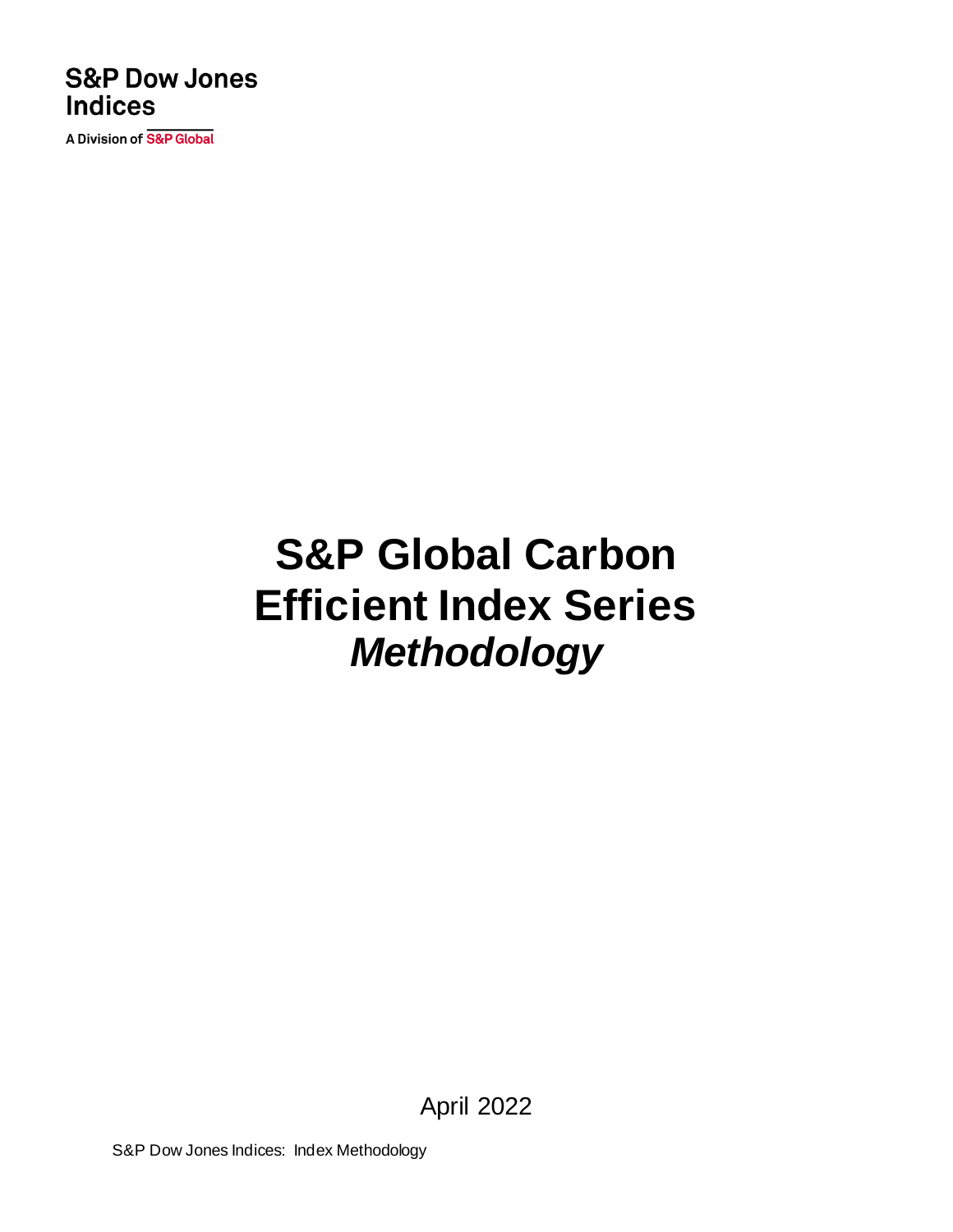## Table of Contents

| Introduction             |                                                                   | 3  |
|--------------------------|-------------------------------------------------------------------|----|
|                          | Index Objective and Highlights                                    | 3  |
|                          | <b>Index Series</b>                                               | 3  |
|                          | <b>Supporting Documents</b>                                       | 4  |
|                          | Eligibility Criteria and Index Construction                       | 5  |
|                          | <b>Index Universe</b>                                             | 5  |
|                          | <b>Eligibility Screens</b>                                        | 5  |
|                          | <b>Multiple Share Classes</b>                                     | 6  |
|                          | <b>Constituent Selection</b>                                      | 6  |
|                          | <b>Constituent Weightings</b>                                     | 6  |
|                          | <b>Capped Indices</b>                                             | 9  |
|                          | <b>Carbon-to-Revenue Footprint</b>                                | 9  |
|                          | <b>S&amp;P Carbon Global Standard Classification</b>              | 9  |
|                          | <b>Index Calculations</b>                                         | 10 |
| <b>Index Maintenance</b> |                                                                   | 11 |
|                          | Rebalancing                                                       | 11 |
|                          | <b>Carbon-to-Revenue Footprint Updates</b>                        | 11 |
|                          | <b>Controversies Monitoring</b>                                   | 11 |
|                          | <b>Additions and Deletions</b>                                    | 12 |
|                          | <b>Corporate Actions</b>                                          | 12 |
|                          | <b>Currency of Calculation and Additional Index Return Series</b> | 12 |
|                          | <b>Base Date and History Availability</b>                         | 13 |
| <b>Index Data</b>        |                                                                   | 14 |
|                          | <b>Calculation Return Types</b>                                   | 14 |
| Index Governance         |                                                                   | 15 |
|                          | <b>Index Committee</b>                                            | 15 |
| <b>Index Policy</b>      |                                                                   | 16 |
|                          | <b>Announcements</b>                                              | 16 |
|                          | <b>Pro-forma Files</b>                                            | 16 |
|                          | <b>Holiday Schedule</b>                                           | 16 |
|                          | Rebalancing                                                       | 16 |
|                          | <b>Unexpected Exchange Closures</b>                               | 16 |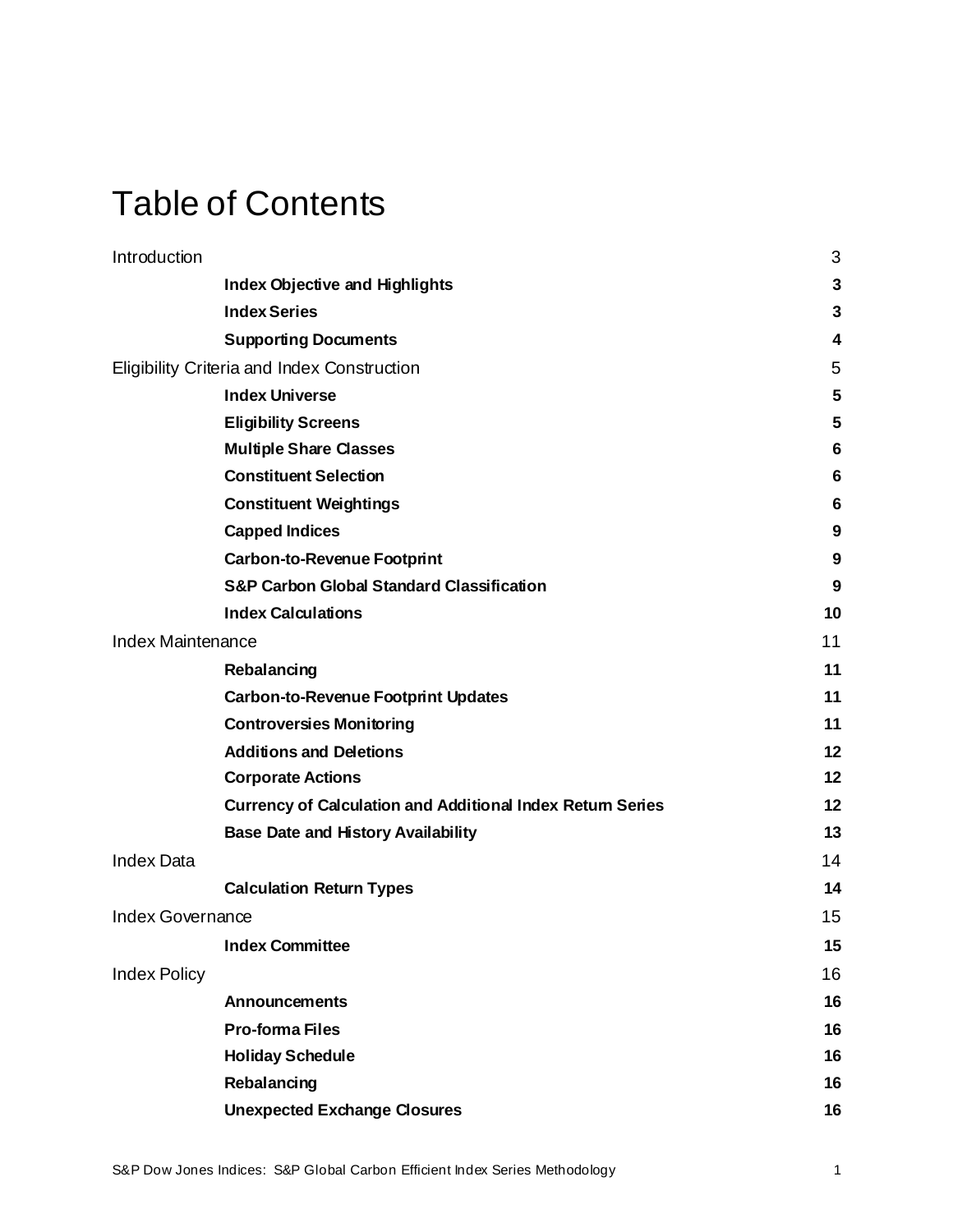| <b>Recalculation Policy</b>                            | 16 |
|--------------------------------------------------------|----|
| <b>Contact Information</b>                             | 16 |
| <b>Index Dissemination</b>                             | 17 |
| <b>Index Data</b>                                      | 17 |
| Website                                                | 17 |
| Appendix I - Trucost                                   | 18 |
| <b>Trucost Environmental Register Research Process</b> | 18 |
| Appendix II - Methodology Changes                      | 19 |
| <b>Disclaimer</b>                                      | 20 |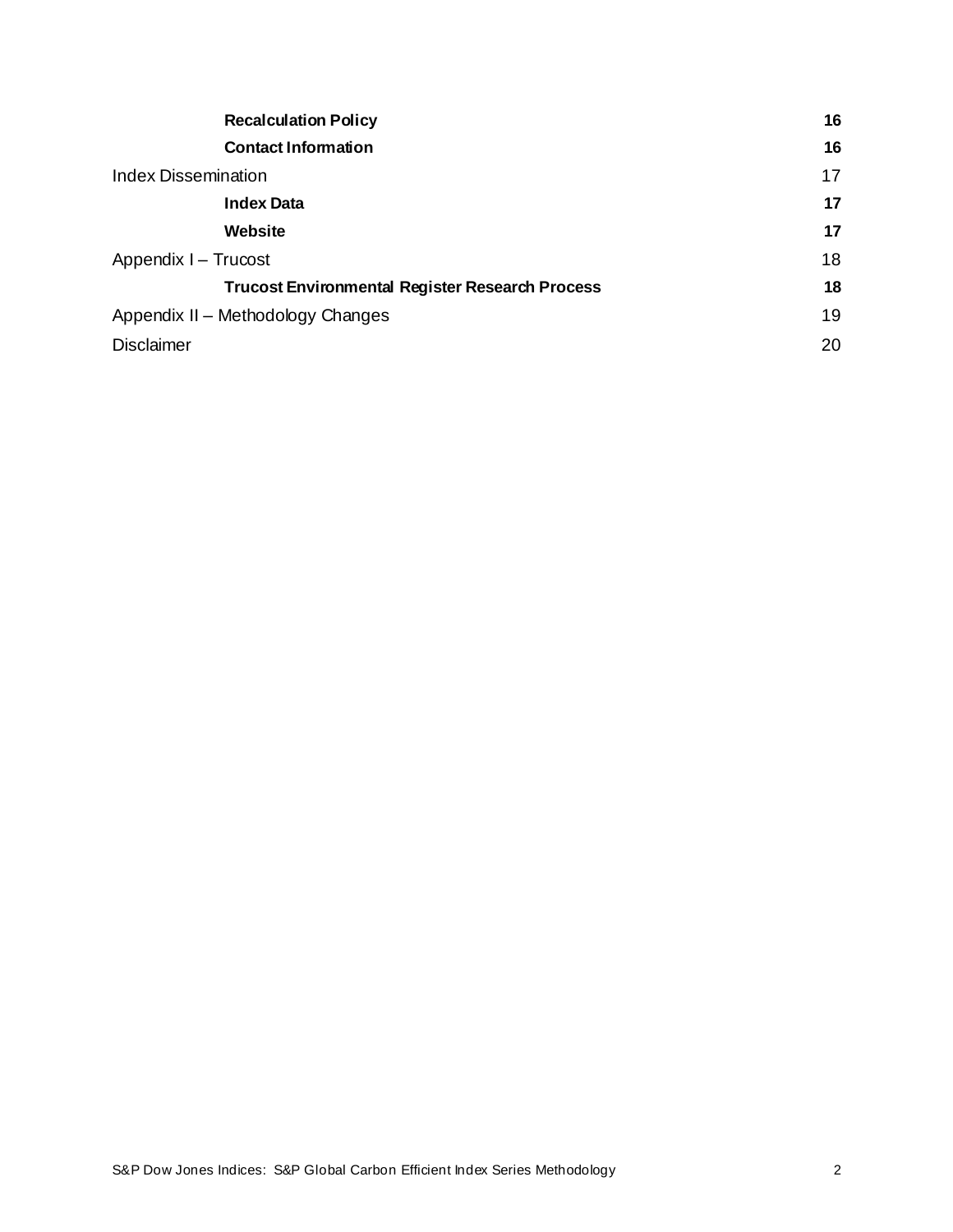## <span id="page-3-0"></span>Introduction

## <span id="page-3-1"></span>**Index Objective and Highlights**

Each index in the S&P Carbon Efficient Index Series measures the performance of companies in a respective underlying index, excluding companies classified as high non-disclosing carbon emitters, while overweighting or underweighting those companies that have lower or higher levels of greenhouse gas (GHG) emissions per unit of revenue as defined in *Eligibility Criteria and Index Construction*. Constituents' weights are adjusted within each Global Industry Classification Standard (GICS)® Industry Group to reflect each company's relative carbon-to-revenue footprint. Each index also seeks to maintain the respective industry group weights of its underlying index, as of the rebalancing reference date. The S&P/NZX 50 Portfolio Carbon Efficient Index also seeks to maintain weights according to the underlying but caps single constituent weights at 5%.

## <span id="page-3-2"></span>**Index Series**

The index series includes the following indices:

- S&P Global LargeMidCap Carbon Efficient
- S&P Global Ex-Japan LargeMidCap Carbon Efficient
- S&P/JPX Carbon Efficient
- S&P Developed LargeMidCap Carbon Efficient
- S&P Emerging LargeMidCap Carbon Efficient
- S&P Europe LargeMidCap Carbon Efficient
- S&P North America LargeMidCap Carbon Efficient
- S&P Asia Pacific LargeMidCap Carbon Efficient
- S&P Latin America LargeMidCap Carbon Efficient
- S&P Global 1200 Carbon Efficient
- S&P 500 Carbon Efficient
- S&P 400 Carbon Efficient
- S&P 600 Carbon Efficient
- S&P Europe 350 Carbon Efficient
- S&P China A Carbon Efficient
- S&P South Africa Domestic Carbon Efficient (DSW)
- S&P South Africa Domestic Carbon Efficient Capped (DSW)
- S&P/NZX 50 Carbon Efficient Index
- S&P/NZX 50 Portfolio Carbon Efficient Index
- S&P/ASX 200 Carbon Efficient Index
- S&P/ASX 300 Carbon Efficient Index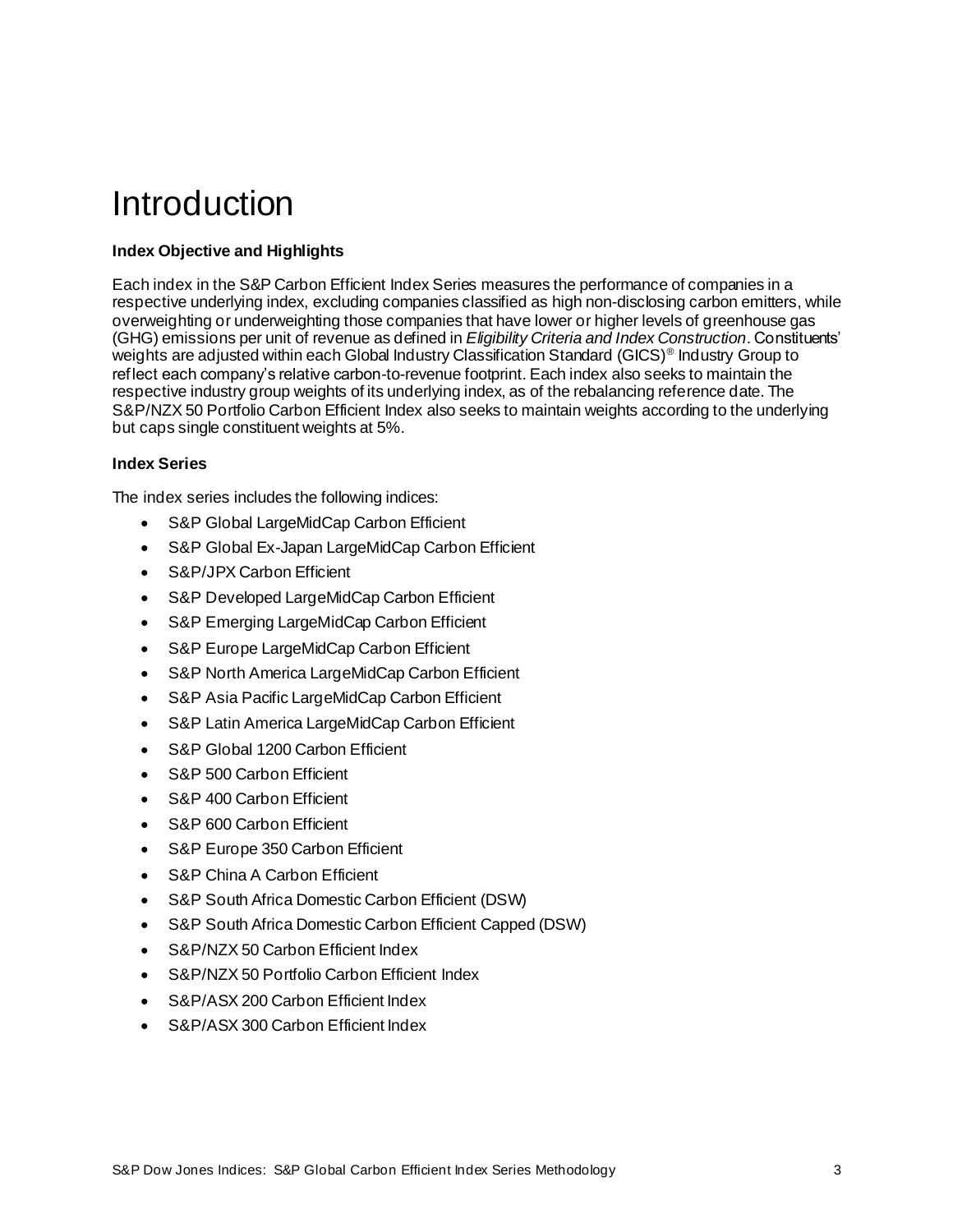## <span id="page-4-0"></span>**Supporting Documents**

This methodology is meant to be read in conjunction with supporting documents providing greater detail with respect to the policies, procedures and calculations described herein. References throughout the methodology direct the reader to the relevant supporting document for further information on a specific topic. The list of the main supplemental documents for this methodology and the hyperlinks to those documents is as follows:

| <b>Supporting Document</b>                                                           | URL                                            |
|--------------------------------------------------------------------------------------|------------------------------------------------|
| S&P Dow Jones Indices' Equity Indices Policies<br>& Practices Methodology            | <b>Equity Indices Policies &amp; Practices</b> |
| S&P Dow Jones Indices' Index Mathematics<br>Methodology                              | <b>Index Mathematics Methodology</b>           |
| S&P Dow Jones Indices' Global Industry<br>Classification Standard (GICS) Methodology | <b>GICS Methodology</b>                        |

This methodology was created by S&P Dow Jones Indices to achieve the aforementioned objective of measuring the underlying interest of each index governed by this methodology document. Any changes to or deviations from this methodology are made in the sole judgment and discretion of S&P Dow Jones Indices so that the index continues to achieve its objective.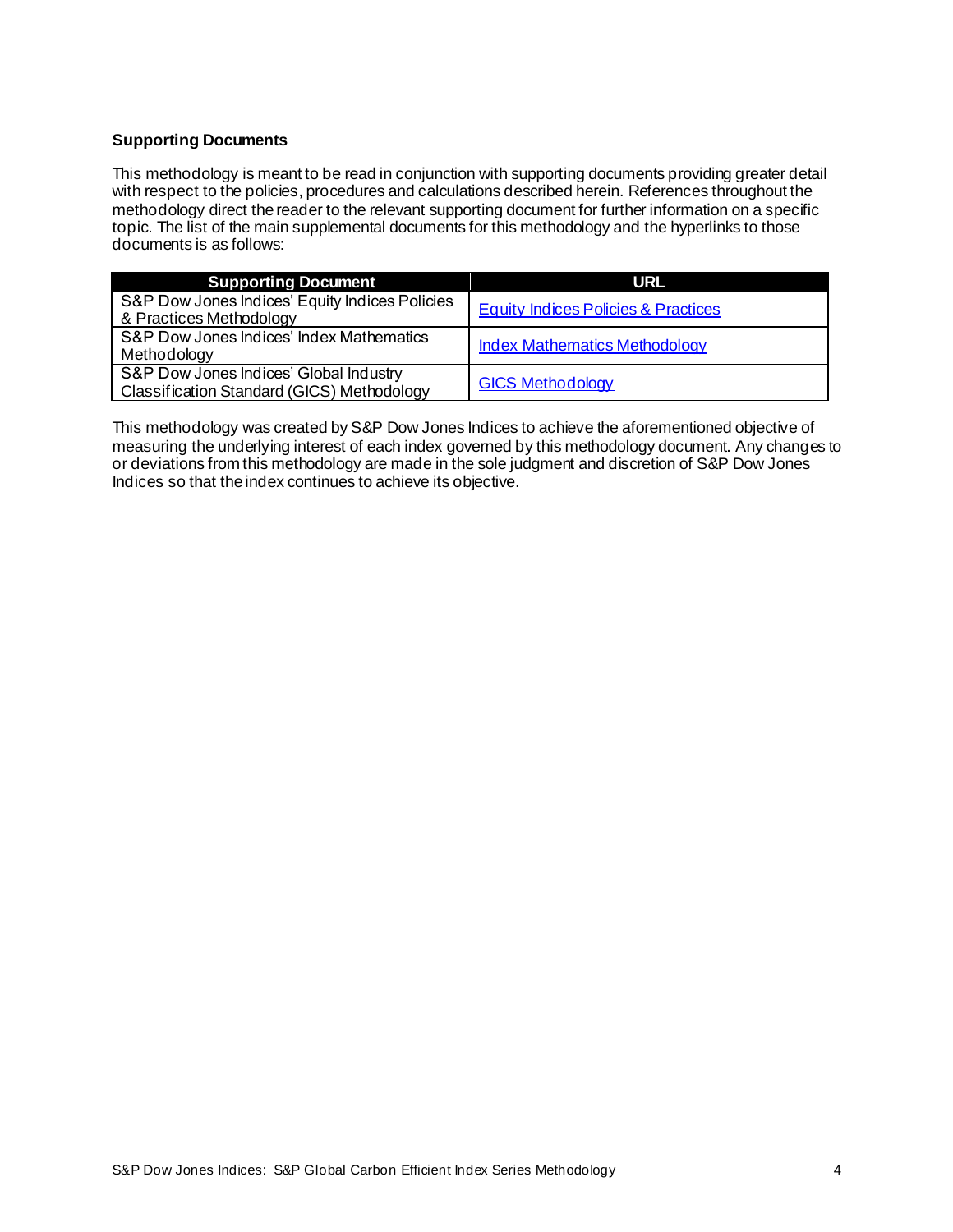## <span id="page-5-0"></span>Eligibility Criteria and Index Construction

## <span id="page-5-1"></span>**Index Universe**

At each rebalancing, each index is constructed from the constituents of an underlying index, as detailed below.

| <b>Index</b>                                           | <b>Underlying Index</b>               |
|--------------------------------------------------------|---------------------------------------|
| S&P Global LargeMidCap Carbon Efficient <sup>1</sup>   | S&P Global LargeMidCap                |
| S&P Global Ex-Japan LargeMidCap Carbon                 | S&P Global Ex-Japan LargeMidCap       |
| Efficient <sup>1</sup>                                 |                                       |
| S&P/JPX Carbon Efficient                               | TOPIX <sup>2</sup>                    |
| S&P Developed LargeMidCap Carbon Efficient             | S&P Developed LargeMidCap             |
| S&P Emerging LargeMidCap Carbon Efficient <sup>1</sup> | S&P Emerging LargeMidCap              |
| S&P Europe LargeMidCap Carbon Efficient                | S&P Europe LargeMidCap                |
| S&P North America LargeMidCap Carbon Efficient         | S&P North America LargeMidCap         |
| S&P Asia Pacific LargeMidCap Carbon Efficient          | S&P Asia Pacific LargeMidCap          |
| S&P Latin America LargeMidCap Carbon Efficient         | S&P Latin America LargeMidCap         |
| S&P Global 1200 Carbon Efficient                       | S&P Global 1200                       |
| S&P 500 Carbon Efficient                               | S&P 500                               |
| S&P 400 Carbon Efficient                               | S&P MidCap 400                        |
| S&P 600 Carbon Efficient                               | S&P SmallCap 600                      |
| S&P Europe 350 Carbon Efficient                        | S&P Europe 350                        |
| S&P China A Carbon Efficient                           | S&P China A BMI Domestic              |
| S&P South Africa Domestic Carbon Efficient             | S&P South Africa Domestic Shareholder |
| (DSW)                                                  | Weighted (DSW)                        |
| S&P South Africa Domestic Carbon Efficient             | S&P South Africa Domestic Shareholder |
| Capped (DSW)                                           | Weighted (DSW)                        |
| S&P/NZX 50 Carbon Efficient Index                      | S&P/NZX 50 Index                      |
| S&P/NZX 50 Portfolio Carbon Efficient Index            | S&P/NZX 50 Portfolio Index            |
| S&P/ASX 200 Carbon Efficient Index                     | S&P/ASX 200                           |
| S&P/ASX 300 Carbon Efficient Index                     | S&P/ASX 300                           |

*For more information on an underlying index, please refer to its respective methodology document available a[t www.spglobal/spdji.com](http://www.spdji.com/).*

## <span id="page-5-2"></span>**Eligibility Screens**

As of the rebalancing reference date, the index universe for each index is screened for the following:

**High Non-Disclosing Carbon Emitters.** All companies classified, by S&P Trucost Limited ("Trucost"), as a 'High Non-Disclosing Carbon Emitter' are ineligible. Any company in an underlying index whose GHG emissions meet or exceed the threshold (the GHG emissions of the 100<sup>th</sup> highest ranked company by direct and first tier indirect GHG emissions in the S&P Global LargeMidCap), and which is not identified by Trucost as having sufficiently disclosed their GHG emissions as outlined in *Disclosure Status*, is classified as a high non-disclosing carbon emitter.

 $<sup>1</sup>$  China A-Shares are excluded.</sup>

 $^2$  The TOPIX is calculated and published by the JPX Market Innovation & Research, Inc. and is a float-adjusted market capitalization weighted index that is a market benchmark with functionality as an investable index, covering an extensive proportion of the Japanese stock market. For more information on the TOPIX, please refer to the Japan Exchange Group (JPX) Web site at *[www.jpx.co.jp/english/](file://///ny01fil504/share$/IndexServices/Marshall/www.jpx.co.jp/english/)*.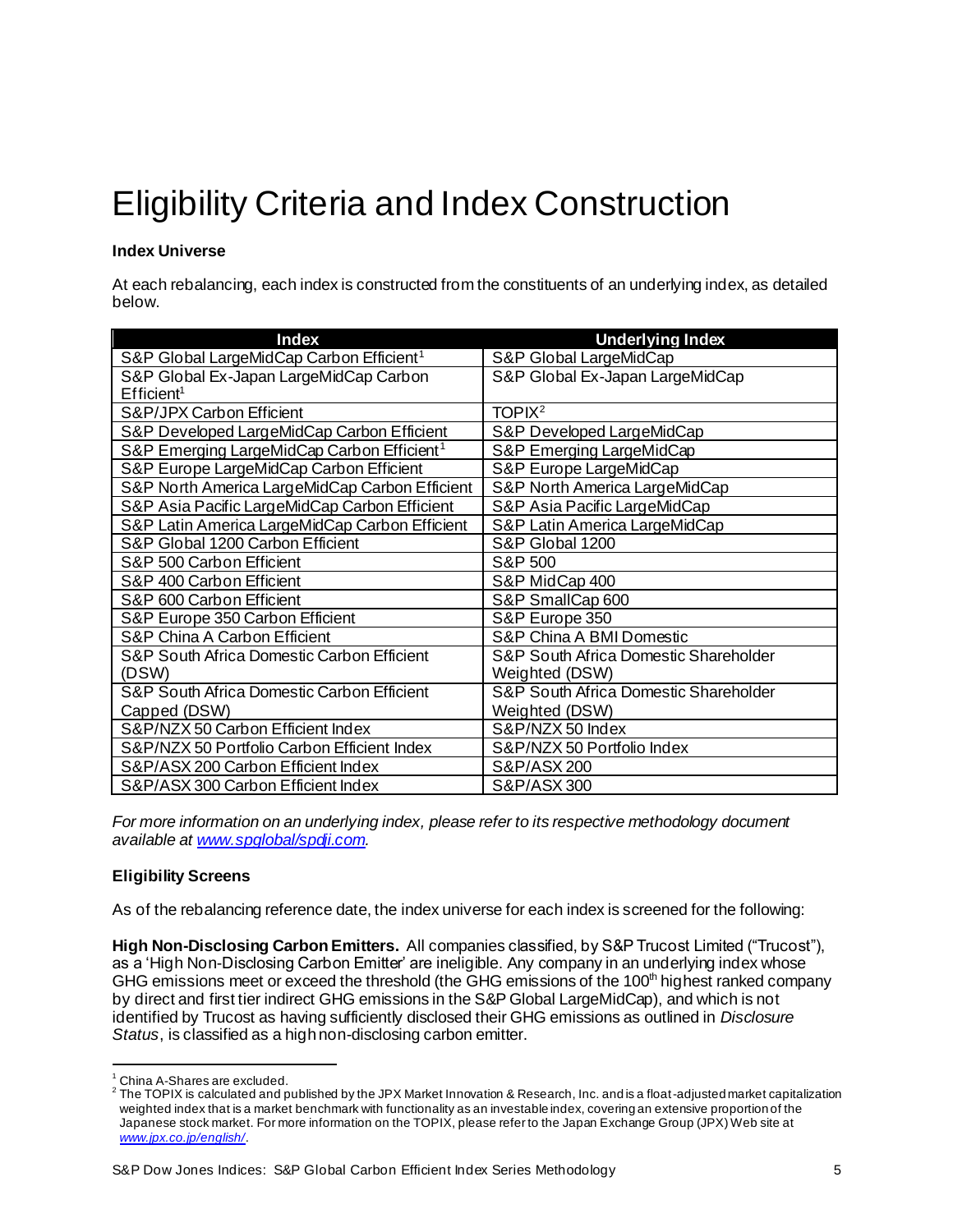**Liquidity.** Non-constituents must satisfy the three-month median daily value traded (3M MDVT) threshold for each index:

| <b>Index</b>                                            | <b>3M MDVT</b>   |
|---------------------------------------------------------|------------------|
| S&P Global LargeMidCap Carbon Efficient                 | USD \$3 million  |
| S&P Global Ex-Japan LargeMidCap Carbon Efficient        | USD \$3 million  |
| S&P/JPX Carbon Efficient                                | YEN ¥50 million  |
| S&P Developed LargeMidCap Carbon Efficient              | USD \$3 million  |
| S&P Emerging LargeMidCap Carbon Efficient               | USD \$3 million  |
| S&P Europe LargeMidCap Carbon Efficient                 | USD \$3 million  |
| S&P North America LargeMidCap Carbon Efficient          | USD \$3 million  |
| S&P Asia Pacific LargeMidCap Carbon Efficient           | USD \$3 million  |
| S&P Latin America LargeMidCap Carbon Efficient          | USD \$3 million  |
| S&P Global 1200 Carbon Efficient                        | USD \$3 million  |
| S&P 500 Carbon Efficient                                | USD \$3 million  |
| S&P 400 Carbon Efficient                                | USD \$3 million  |
| S&P 600 Carbon Efficient                                | USD \$3 million  |
| S&P Europe 350 Carbon Efficient                         | EUR $€3$ million |
| S&P China A Carbon Efficient                            | CNY ¥20 million  |
| S&P South Africa Domestic Carbon Efficient (DSW)        | ZAR R3 million   |
| S&P South Africa Domestic Carbon Efficient Capped (DSW) | ZAR R3 million   |
| S&P/NZX 50 Carbon Efficient Index                       |                  |
| S&P/NZX 50 Portfolio Carbon Efficient Index             |                  |
| S&P/ASX 200 Carbon Efficient Index                      |                  |
| S&P/ASX 300 Carbon Efficient Index                      | --               |

<span id="page-6-0"></span>Companies with fewer than three months MDVT data are evaluated over the available period.

## **Multiple Share Classes**

All publicly listed multiple share class lines are eligible for index inclusion, subject to meeting the eligibility criteria. For more information regarding the treatment of multiple share classes, please refer to Approach A within the Multiple Share Classes section of the S&P Dow Jones Indices' Equity Indices Policies & Practices Methodology. In the S&P Global Carbon Efficient Index Series, all multiple share class lines are assigned identical carbon-to-revenue footprint. All weight assignments are conducted at the company level.

## <span id="page-6-1"></span>**Constituent Selection**

At each rebalancing, stocks in the eligible universe (as of the rebalancing reference date) are selected and form each index.

## <span id="page-6-2"></span>**Constituent Weightings**

For each index, as of the rebalancing reference date, constituent weight adjustments are made within each industry group to reduce the portfolio's overall exposure to GHG emissions per unit of revenue versus that of its underlying index. Each index seeks to maintain the respective GICS industry group weights of its underlying index as of the rebalancing reference date.<sup>3</sup>

Constituent Weight in Carbon Efficient Index =

Constituent Weight in Carbon Efficient Industry Group  $\times$  Underlying Index Industry Group Weight

 $^3$  If the eligible universe contains fewer industry groups than the underlying index, then the weight of each underlying index's industry groups with eligible constituents are increased proportionally until the sum equals 100%.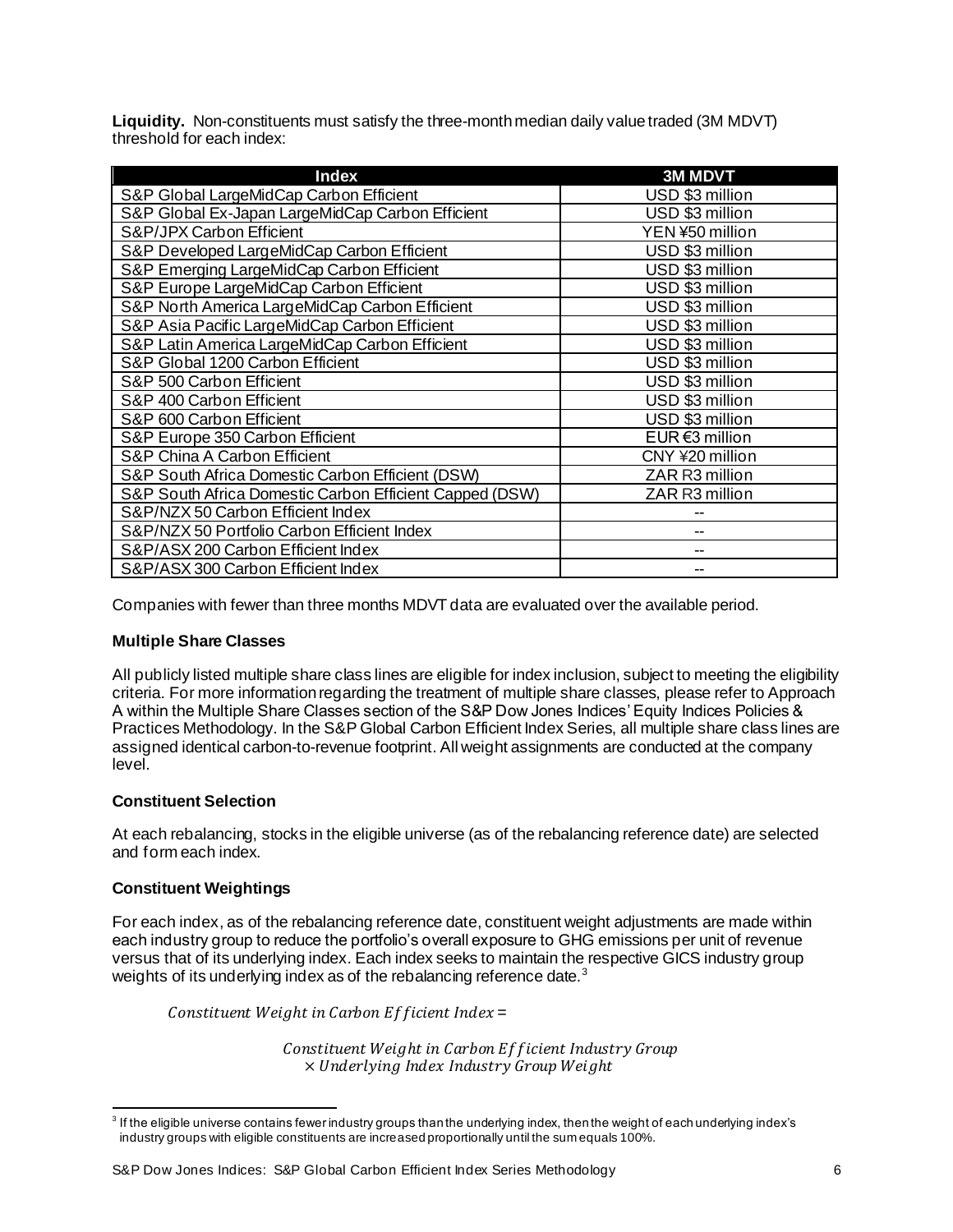To calculate each constituent's Carbon Efficient weight with respect to its industry group, the following steps are performed for each industry group:

1. First, the constituents' weights<sup>4</sup> are calculated with respect to the eligible universe's industry group:

Constituent Weight in Carbon Efficient Industry Group (without Adjustment) =

Constituent Float Market Cap. Eligible Universe Industry Group Float Market Cap.

2. Next, each of the weights calculated in step 1 are adjusted according to their Carbon Weight Adjustment:

Constituent Weight in Carbon Efficient Industry Group =

Constituent Weight in Carbon Efficient Industry Group (without Adjustment)  $\times$  (1 + Carbon Weight Adjustment)

The Carbon Weight Adjustment is determined by multiplying each company's Disclosure Statusspecific Decile Weight Adjustment by its Industry Group Impact Factor as detailed below:

|                                    |                          |                                 |        | <b>Industry Group Impact Factor</b> |         |
|------------------------------------|--------------------------|---------------------------------|--------|-------------------------------------|---------|
|                                    |                          |                                 | Low    | Mid                                 | High    |
|                                    |                          |                                 | x0.5   | x1                                  | x3      |
| Decile Classification <sup>5</sup> | <b>Disclosure Status</b> | <b>Decile Weight Adjustment</b> |        | <b>Carbon Weight Adjustment</b>     |         |
| 1st Decile <sup>6</sup>            | Disclosed                | 40%                             | 20%    | 40%                                 | 120%    |
|                                    | Non-disclosed            | 30%                             | 15%    | 30%                                 | 90%     |
| 2nd Decile                         | Disclosed                | 30%                             | 15%    | 30%                                 | 90%     |
|                                    | Non-disclosed            | 20%                             | 10%    | 20%                                 | 60%     |
| 3rd Decile                         | Disclosed                | 20%                             | 10%    | 20%                                 | 60%     |
|                                    | Non-disclosed            | 10%                             | 5%     | 10%                                 | 30%     |
| $4th$ to $7th$ Decile <sup>7</sup> | Disclosed                | 10%                             | 5%     | 10%                                 | 30%     |
|                                    | Non-disclosed            | 0%                              | 0%     | 0%                                  | 0%      |
| 8th Decile                         | Disclosed                | 0%                              | 0%     | 0%                                  | 0%      |
|                                    | Non-disclosed            | $-10%$                          | -5%    | $-10%$                              | $-30\%$ |
| 9th Decile                         | Disclosed                | $-10%$                          | -5%    | $-10%$                              | $-30\%$ |
|                                    | Non-disclosed            | -20%                            | -10%   | $-20%$                              | -60%    |
| 10th Decile                        | Disclosed                | -20%                            | $-10%$ | $-20%$                              | -60%    |
|                                    | Non-disclosed            | $-30%$                          | $-15%$ | $-30%$                              | $-90%$  |

- 3. Finally, the weights calculated in step 2 are adjusted to ensure each industry group's weights sum to 100%:
	- If the sum of the weights after step 2 is greater than 100% then the first of the following steps capable of reducing the sum of the weights to 100% is performed:
		- o Proportionally reduce the weights of stocks only in deciles 8 to 10
		- o Proportionally reduce the weights of stocks only in deciles 7 to 10
		- o Proportionally reduce the weights of stocks only in deciles 6 to 10
		- o Proportionally reduce the weights of all stocks

<sup>4</sup> For the S&P/NZX 50 Portfolio Carbon Efficient Index, Constituent Weight in Carbon Efficient Industry Group (without Adjustment) = Constituent Index Market Cap. / Eligible Universe Industry Group Index Market Cap.

 $^5$  The deciles are defined using the S&P Carbon Global Standard. If any company's carbon to revenue footprintfalls on the decile boundary threshold, it is assigned as the next decile.

<sup>6</sup> 1st decile classification represents companies with the lowest carbon-to-revenue footprint.

 $\frac{7}{7}$  Constituents without coverage by Trucost are assigned to this group (deemed to have 'Not-disclosed') and are treated neutrally by receiving a 0% carbon weight adjustment.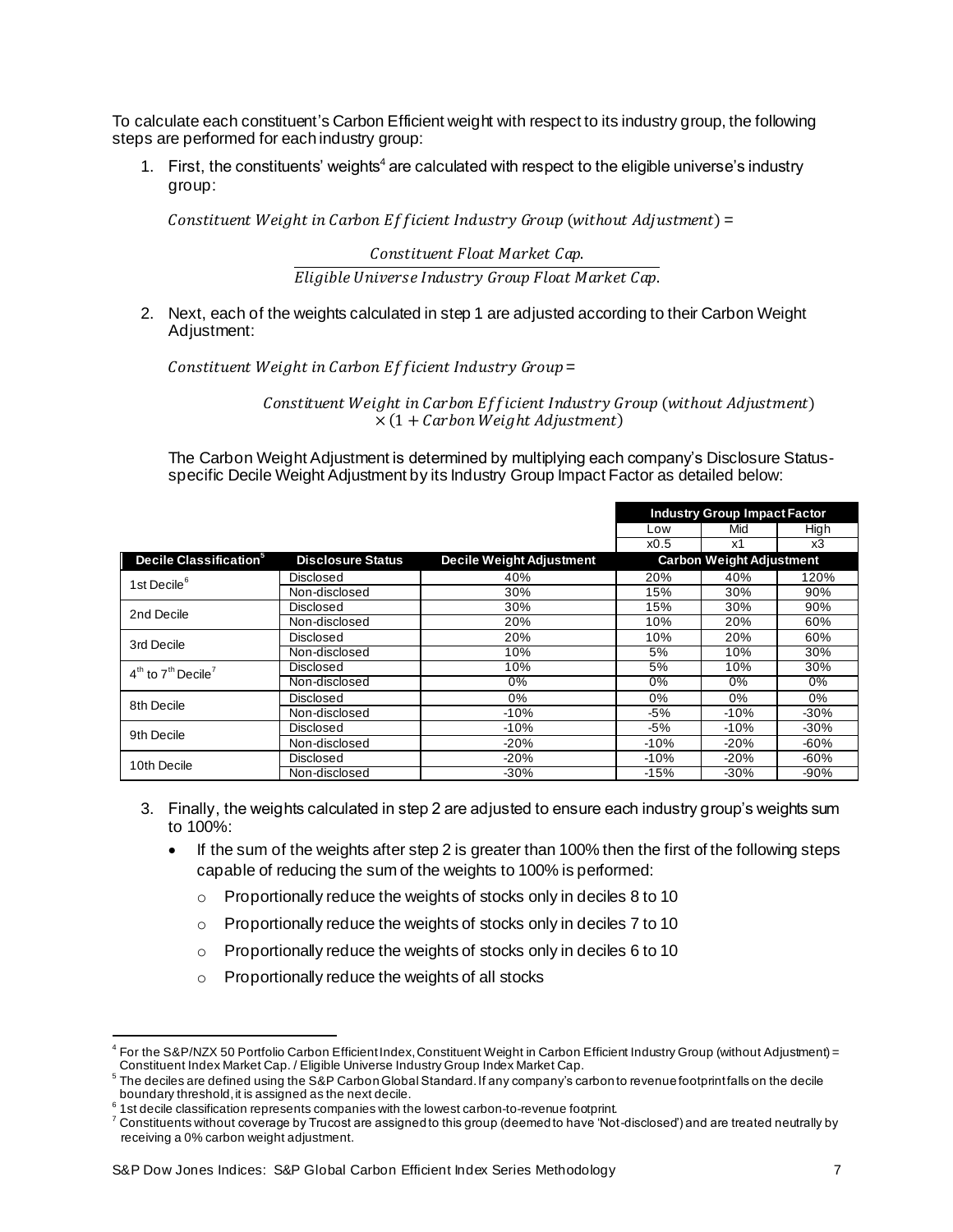- If the sum of the weights after step 2 is less than 100% then the first of the following steps capable of increasing the sum of the weights to 100% is performed:
	- o Proportionally increase the weights of stocks only in deciles 1 to 3
	- $\circ$  Proportionally increase the weights of stocks only in the 4<sup>th</sup> decile
	- $\circ$  Proportionally increase the weights of stocks only in the 5<sup>th</sup> decile
	- o Proportionally increase the weights of all stocks

**S&P/NZX 50 Carbon Efficient Index, S&P/NZX 50 Portfolio Carbon Efficient Index, S&P/ASX 200 Carbon Efficient Index, and S&P/ASX 300 Carbon Efficient Index.** For these indices, if any industry group within a sector has fewer than two constituents, the weighting adjustment process attempts to maintain the respective GICS sector weights of its underlying index, as of the rebalancing reference date, as follows:

Constituent Weight in Carbon Efficient Index =

Constituent Weight in Carbon Efficient Sector  $\times$  Underlying Index Sector Weight

To calculate each constituent's Carbon Efficient weight with respect to its sector, the following steps are performed for each sector:

1. First, the constituents' weights<sup>8</sup> are calculated with respect to the eligible universe's sector, as follows:

Constituent Weight in Carbon Efficient Sector (without Adjustment) =

Constituent Float Market Cap. Eligible Universe Sector Float Market Cap.

2. Next, each of the weights calculated in step 1 are adjusted according to their Carbon Weight Adjustment, as follows:

Constituent Weight in Carbon Efficient Sector =

Constituent Weight in Carbon Efficient Sector (without Adjustment)  $\times$  (1 + Carbon Weight Adjustment)

- 3. Weights calculated in step 2 are adjusted to ensure each sector's weights sum to 100%, as follows:
	- a. If the sum of the weights after step 2 is greater than 100% then the first of the following steps capable of reducing the sum of the weights to 100% is performed:
		- o Proportionally reduce the weights of stocks only in deciles 8 to 10
		- o Proportionally reduce the weights of stocks only in deciles 7 to 10
		- o Proportionally reduce the weights of stocks only in deciles 6 to 10
		- o Proportionally reduce the weights of all stocks
	- b. If the sum of the weights after step 2 is less than 100% then the first of the following steps capable of increasing the sum of the weights to 100% is performed:
		- o Proportionally increase the weights of stocks only in deciles 1 to 3
		- $\circ$  Proportionally increase the weights of stocks only in the 4<sup>th</sup> decile

<sup>&</sup>lt;sup>8</sup> For the S&P/NZX 50 Portfolio Carbon Efficient Index, Constituent Weight in Carbon Efficient Sector Group (without Adjustment) = Constituent Index Market Cap. / Eligible Universe Sector Group Index Market Cap.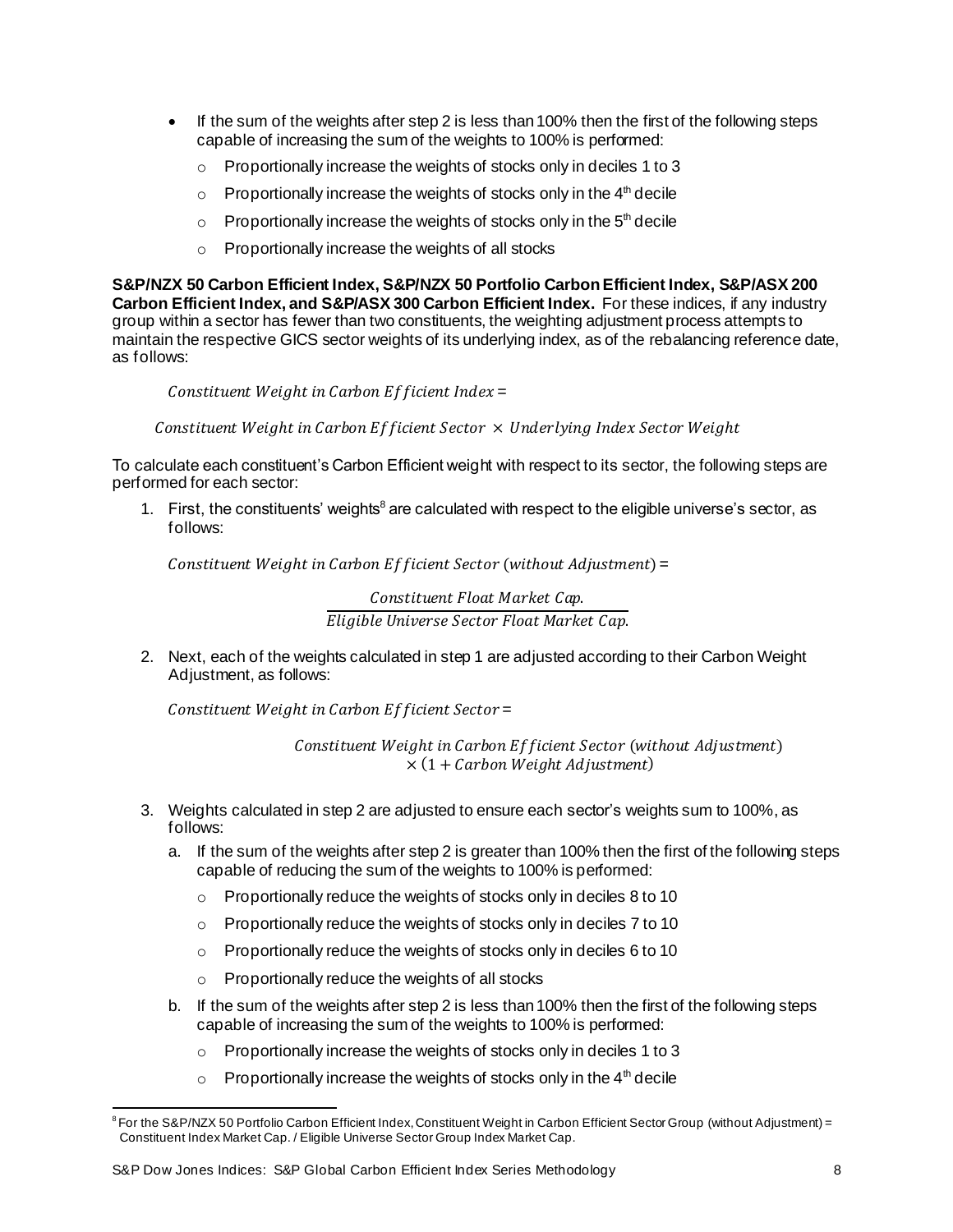- $\circ$  Proportionally increase the weights of stocks only in the 5<sup>th</sup> decile
- o Proportionally increase the weights of all stocks

## <span id="page-9-0"></span>**Capped Indices**

**S&P South Africa Domestic Carbon Efficient Capped (DSW) Index.** The index is a variation of the S&P South Africa Domestic Carbon Efficient (DSW) Index, where no single stock weighs more than 10% of the index at each rebalancing. The index is re-weighted quarterly effective at the open of the Monday following the third Friday in March, June, September and December. The price reference date used for weighting is the Wednesday before the first Friday of March and second Friday of June, September and December.

For the March annual reconstitution, single constituent weights are capped at 10% based on the rebalancing weights for S&P South Africa Domestic Carbon Efficient (DSW) Index as of the reference pricing date.

For the June, September and December rebalancings, the 10% capping is performed based on the index market capitalization for S&P South Africa Domestic Carbon Efficient (DSW) Index as of the price reference date.

**S&P/NZX 50 Portfolio Carbon Efficient Index.** At each quarterly rebalancing, the index caps single constituent weights at 5%, effective at the open of the Monday following the third Friday in March, June, September, and December.

For the March annual index reconstitution, constituents' weights are calculated using closing prices on the rebalancing reference date. Index shares are calculated using closing prices seven trading days prior to rebalancing (reference prices) and are assigned to each stock to arrive at the weights determined on the rebalancing reference date.

For the June, September, and December rebalancings, the 5% capping is performed based on the index market capitalization as of the price reference date.

## <span id="page-9-1"></span>**Carbon-to-Revenue Footprint**

For all indices, constituents within Trucost's coverage universe are assigned an annual carbon-torevenue footprint, prior to the annual rebalancing reference date. The carbon-to-revenue footprint metric is calculated by Trucost and is defined as a company's annual GHG emissions (direct and first tier indirect), expressed as metric tons of carbon dioxide equivalent (tCO<sub>2</sub>e) emissions, divided by annual revenues for the corresponding year, expressed in millions of US dollars. At each annual rebalancing, the latest available carbon-to-revenue footprint data with a Trucost financial year of less than four years prior to the rebalancing reference date's year are used. Any carbon-to-revenue footprint data with a Trucost financial year of four years or more prior to the rebalancing reference date's year are considered as not covered.

<span id="page-9-2"></span>*For more information on Trucost's research process, please refer to Appendix I*.

## **S&P Carbon Global Standard Classification**

The S&P Carbon Global Standard is a unique classification system developed specifically for these indices and is used to define the weighting adjustments for a given constituent. The standard considers each company's carbon-to-revenue footprint relative to, and the range of carbon-to-revenue footprints within, GICS industry group peers, using the S&P Global LargeMidCap as the reference group. The standard also considers the quality of a company's GHG emissions disclosures.

The S&P Carbon Global Standard is recalculated during each annual rebalancing.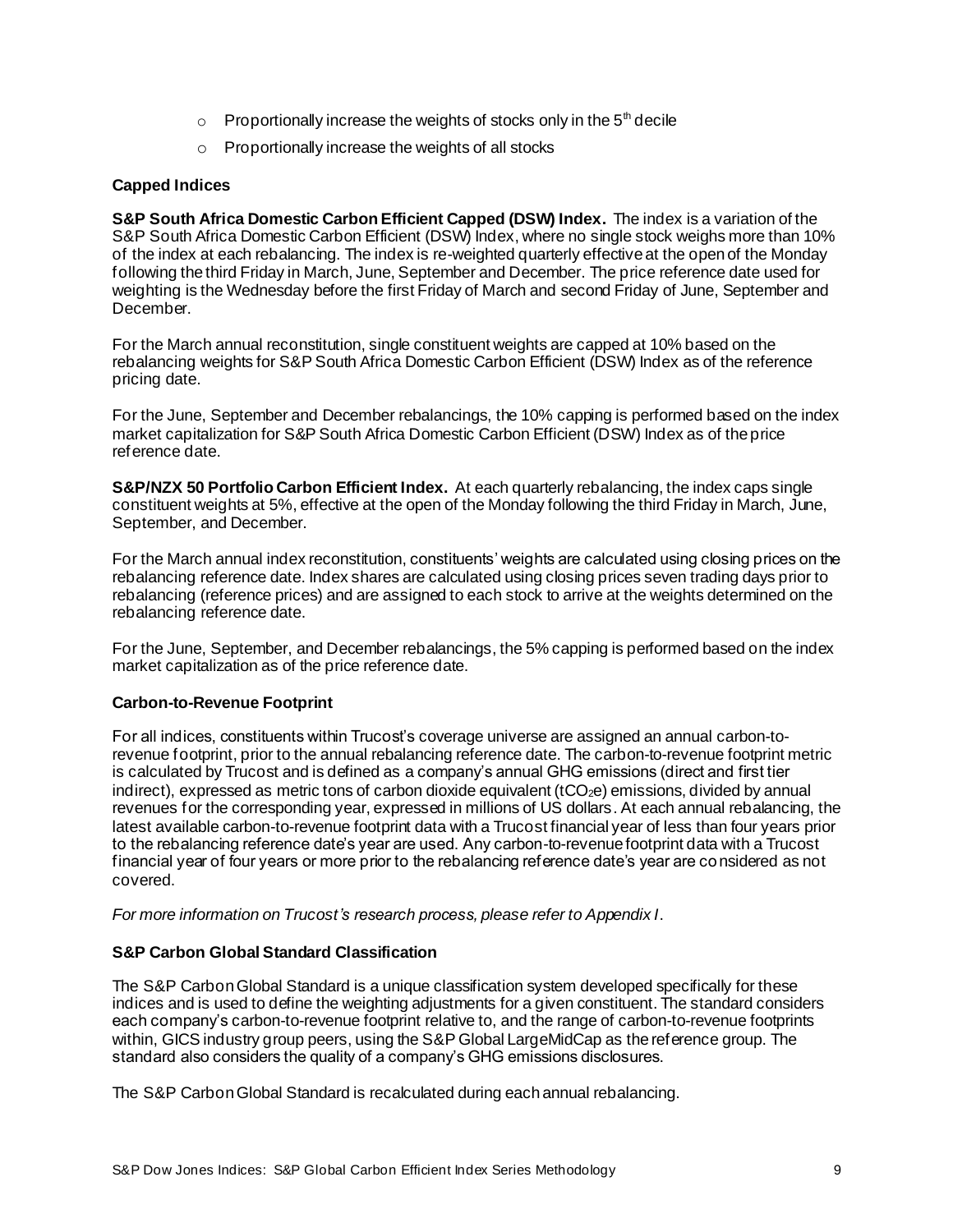**Decile Classification.** As of the rebalancing reference date, decile thresholds are determined for each GICS industry group based on the carbon-to-revenue footprints of companies in the S&P Global LargeMidCap. These thresholds then serve as the global reference classifications for any company eligible for the indices into its S&P Carbon Global Standard decile, irrespective of its membership of the S&P Global LargeMidCap. The S&P Carbon Global Standard's decile ranges are published on the S&P DJI website following each annual rebalancing.<sup>9</sup>

**Disclosure Status.** Companies are further divided into those that have been identified by Trucost as having sufficiently disclosed their GHG emissions ("Disclosed") and those that have not ("Not Disclosed"). The "Disclosed" status is achieved when Trucost identifies companies as having full or partial disclosure in its GHG emissions scope (between scope 1 and 2) that is its largest in absolute terms. Companies identified by Trucost as having sufficiently disclosed their GHG emissions receive an additional 10% in their Decile Weight Adjustment.

**Industry Group Classification.** As of the rebalancing reference date, each industry group is identified as high, mid, or low impact. This classification is based on the range of carbon-to-revenue footprints across the companies within that industry group in the S&P Global LargeMidCap. The range for each industry group is calculated as the spread between its first and last decile threshold.

Industry groups are classified as follows:

- High impact  $=$  range  $>$  500 (tCO<sub>2</sub>e / revenue)
- Low impact  $=$  range  $\leq$  150 (tCO<sub>2</sub>e / revenue)
- Mid impact  $=$  all remaining industry groups

The three components listed above are used to derive the Carbon Weight Adjustments used for constituent weighting in the indices through multiplying the Decile Weight Adjustment by the Industry Group Impact Factor.

### <span id="page-10-0"></span>**Index Calculations**

The indices are calculated by means of the divisor methodology used in all S&P Dow Jones Indices' equity indices.

*For more information on the index calculation methodology, please refer to the Non-Market Capitalization Weighted Indices section of S&P Dow Jones Indices' Index Mathematics Methodology.*

<sup>9</sup> *<https://www.spglobal.com/spdji/en/landing/investment-themes/carbon-efficient/>*.

S&P Dow Jones Indices: S&P Global Carbon Efficient Index Series Methodology entitled and the SAP Global Carbon Efficient Index Series Methodology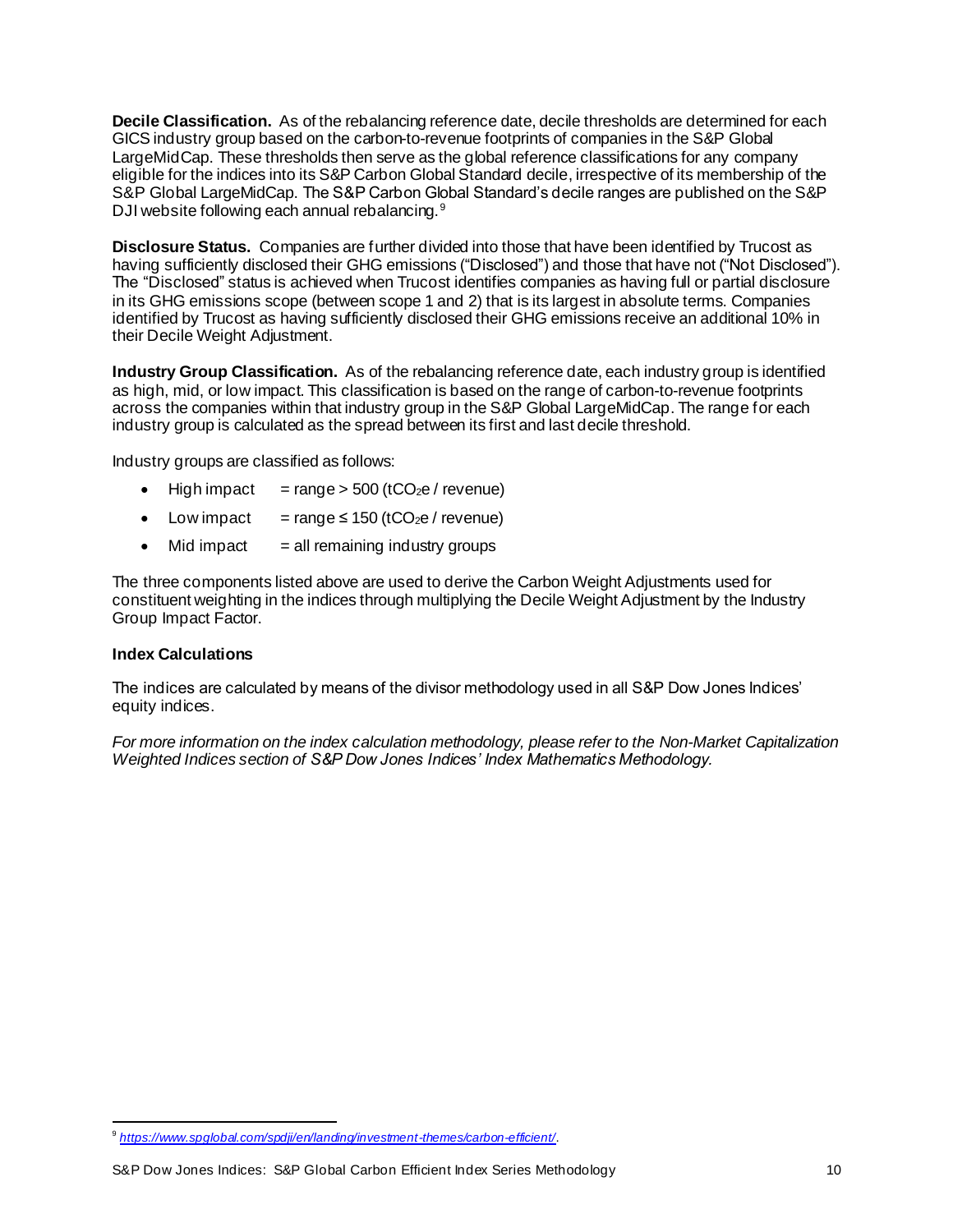## <span id="page-11-0"></span>Index Maintenance

## <span id="page-11-1"></span>**Rebalancing**

The indices rebalance annually, effective after the close of the third Friday of March. The rebalancing reference date, and the reference universe for constituent selection, is the second Friday of February.<sup>10</sup> Since index shares are assigned based on the reference prices, the actual weight of each stock at the rebalancing differs from these weights due to market movements.

Except for the S&P/NZX 50 Carbon Efficient Index, S&P/NZX 50 Portfolio Carbon Efficient Index, S&P/ASX 200 Carbon Efficient Index, and S&P/ASX 300 Carbon Efficient Index, constituents' weights are calculated using closing prices on the rebalancing reference date. Index share amounts are calculated using closing prices on the Wednesday prior to the first Friday of the rebalancing month (reference prices) and are assigned to each stock to arrive at the weights determined on the rebalancing reference date.

**S&P/NZX 50 Carbon Efficient Index, S&P/NZX 50 Portfolio Carbon Efficient Index, S&P/ASX 200 Carbon Efficient Index, and S&P/ASX 300 Carbon Efficient Index.** Constituents' index shares are calculated using closing prices on the second Wednesday of the rebalancing month as the reference price. Index shares are calculated and assigned to each stock to arrive at the weights determined on the reference date.

## <span id="page-11-2"></span>**Carbon-to-Revenue Footprint Updates**

Each company's carbon-to-revenue footprint is researched annually, approximately eight months following the company's fiscal year end. Carbon-to-revenue footprints are updated on an as-needed basis following corporate events (mergers and acquisitions, spin-offs, etc.) and underlying data point revisions. Any update to a company's carbon-to-revenue footprint is applied at the subsequent annual rebalancing.

<span id="page-11-3"></span>*For more information on Trucost's research process, please refer to Appendix I*.

## **Controversies Monitoring**

Companies within the indices are monitored on a daily basis by RepRisk, a leading provider of business intelligence on environmental, social, and governance risks.<sup>11</sup> RepRisk analyzes companies for related controversies, including a range of issues such as economic crime and corruption, fraud, illegal commercial practices, human rights issues, labor disputes, workplace safety, catastrophic accidents, and environmental disasters. Using this data, each company is assigned a daily RepRisk Index (RRI) indicator. A company is defined as a risk if their RRI indicator is equal to or above 75.

If a company is reported by RepRisk to have violated the RRI indicator threshold of 75, the impacted company will be removed with a minimum of two business days' notice on a best efforts basis from when S&P Dow Jones Indices is notified of the violation. A company removed as a risk will only be considered for addition to the index on any future rebalancing date when it satisfies all the eligibility criteria and its RRI score has remained below 75 on all days since the previous year's rebalancing date.

 $10$  In 2020, due to market volatility, the rebalancing was delayed, and became effective after the close of the third Friday of June.

The reference date was the third Friday of May.<br><sup>11</sup> Except for the S&P/NZX 50 Carbon Efficient, S&P/NZX 50 Portfolio Carbon Efficient, S&P/ASX 200 Carbon Efficient, and S&P/ASX 300 Carbon Efficient Indices, the controversies monitoring process began in March 2017. For the S&P/NZX 50 Carbon Efficient, S&P/NZX 50 Portfolio Carbon Efficient, S&P/ASX 200 Carbon Efficient, and S&P/ASX 300 Carbon Efficient Indices, controversies monitoring was not applied in the index history prior to the launch date of the indices.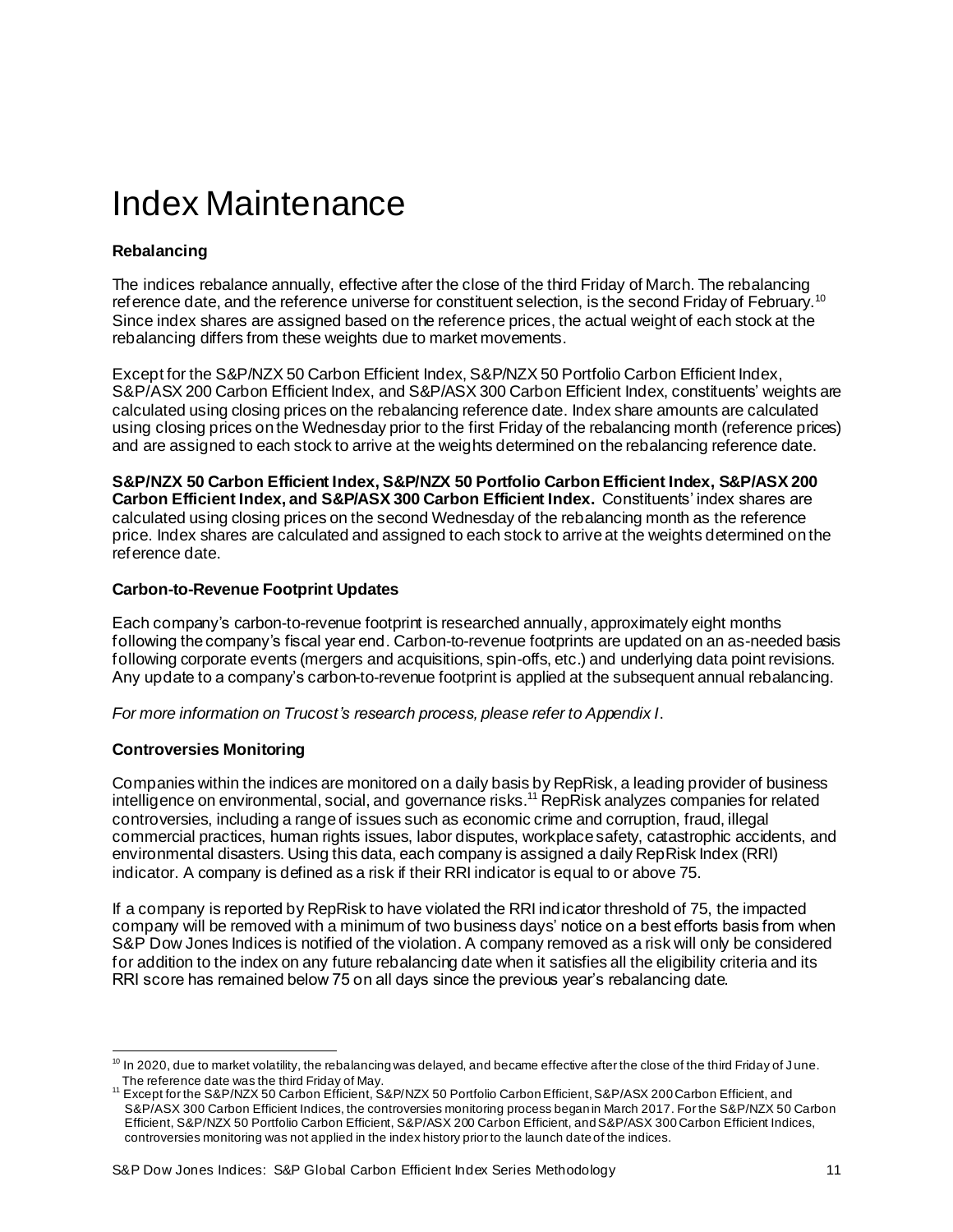*For more information on RepRisk, please refer to [www.reprisk.com](http://www.reprisk.com/)*. *This service is not considered a direct contribution to the index construction process.*

### <span id="page-12-0"></span>**Additions and Deletions**

**Additions.** Except for spin-offs, index additions are generally made only during rebalancings. A spin-off is added to all the indices of which the parent is a constituent at a zero price at the market close of the day before the ex-date (with no divisor adjustment). If the spun-off company is to remain in the underlying index, it remains in the corresponding Carbon Efficient index. If the spun-off company is removed from the underlying index after at least one day of regular way trading (with a divisor adjustment), the corresponding Carbon Efficient index will follow the same treatment.

**Deletions.** Index constituents may be removed from the index following a takeover, merger, delisting, bankruptcy, indefinite suspension or if dropped from the respective underlying index. An index constituent removed from an underlying index is also removed from the respective Carbon Efficient Index and not replaced.

## <span id="page-12-1"></span>**Corporate Actions**

For more information on Corporate Actions, please refer to S&P Dow Jones Indices' Equity Indices Policies & Practices Methodology.

**Mergers and Acquisitions.** In cases of mergers involving two index constituents, the merged company deemed to be the acquirer in the transaction remains in the index, provided it meets all eligibility requirements. If the acquisition payment type is stock based, the acquirer's index shares increase proportionately to the terms of the transaction. If the acquisition payment type is not stock based, the acquirer's index shares remain at pre-merger levels.

### <span id="page-12-2"></span>**Currency of Calculation and Additional Index Return Series**

Except for the S&P/NZX 50 Carbon Efficient Index and the S&P/NZX 50 Portfolio Carbon Efficient Index, the indices calculate in U.S. dollars, Japanese yen, and the respective local currency for the regional indices.

WM/Refinitiv foreign exchange rates are taken daily at 04:00 PM London Time and used in the end-ofday calculation of the indices. These mid-market fixings are calculated by The WM Company based on Refinitiv data and appear on Refinitiv pages WMRA.

The S&P/ASX 200 Carbon Efficient Index and S&P/ASX 300 Carbon Efficient Index calculate in Australian and U.S. dollars, using spot exchange rates taken at 4:17 PM Sydney Time as supplied by Refinitiv.

The S&P/NZX 50 Carbon Efficient Index and S&P/NZX 50 Portfolio Carbon Efficient Index calculate in New Zealand, Australian, and U.S. dollars, using spot exchange rates taken at 3:00 PM New Zealand Time as supplied by Refinitiv.

In addition to the indices detailed in this methodology, additional return series versions of the indices may be available, including, but not limited to: currency, currency hedged, decrement, fair value, inverse, leveraged, and risk control versions. For a list of available indices, please refer to *[S&P DJI Methodology](https://www.spglobal.com/spdji/en/governance/methodology-and-regulatory-status/)  [& Regulatory Status Database](https://www.spglobal.com/spdji/en/governance/methodology-and-regulatory-status/)*.

*For information on the calculation of different types of indices, please refer to S&P Dow Jones Indices' Index Mathematics Methodology.*

*For the inputs necessary to calculate certain types of indices, including decrement, dynamic hedged, fair value, and risk control indices, please refer to the Parameters documents available at [www.spglobal/spdji.com](http://www.spdji.com/).*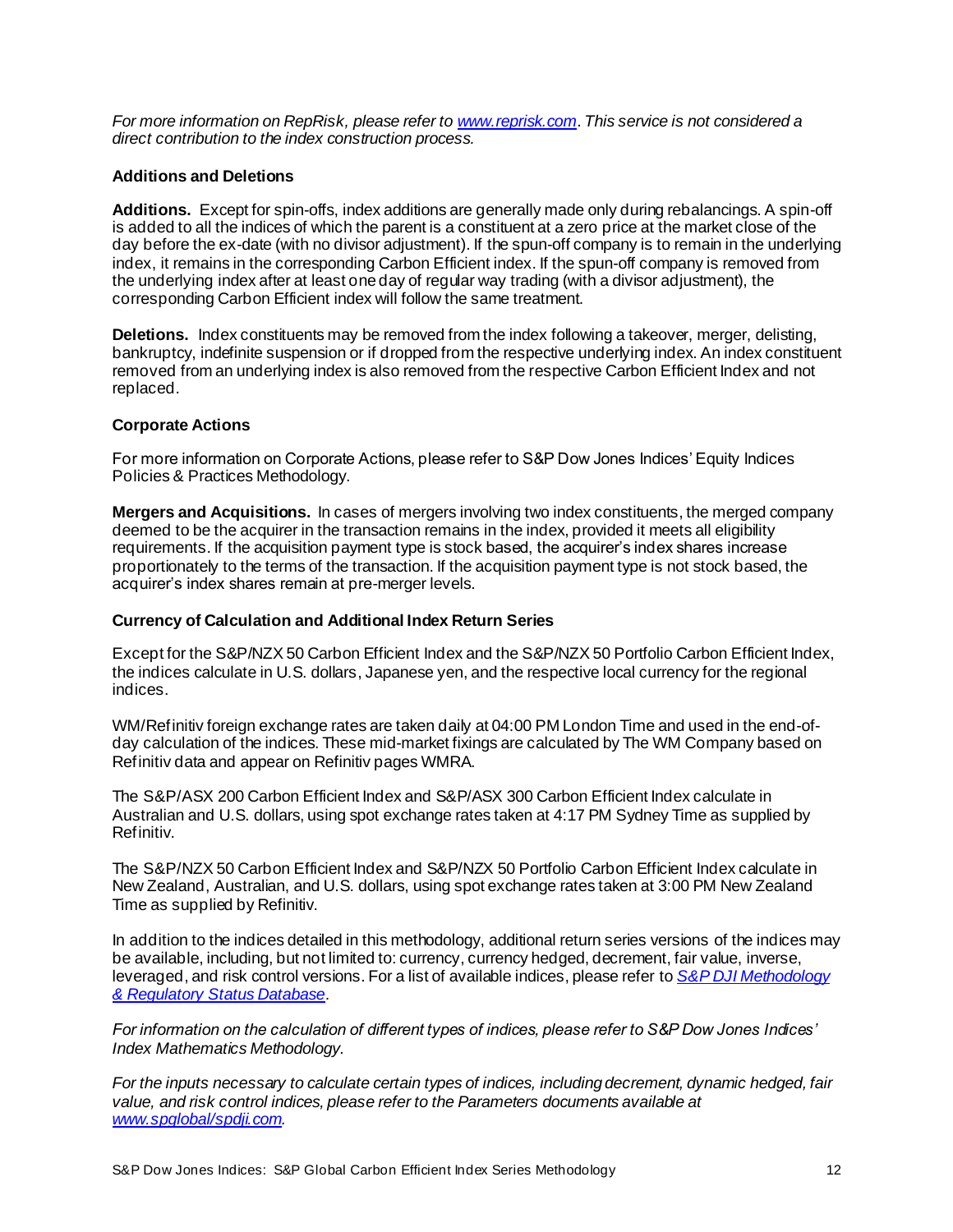## <span id="page-13-0"></span>**Base Date and History Availability**

| <b>Index</b>                                            | Launch<br><b>Date</b> | <b>First</b><br><b>Value Date</b> | <b>Base</b><br><b>Date</b> | <b>Base</b><br>Value |
|---------------------------------------------------------|-----------------------|-----------------------------------|----------------------------|----------------------|
| S&P Global LargeMidCap Carbon Efficient                 | 07/17/2018            | 03/20/2009                        | 03/20/2009                 | 100                  |
| S&P Global Ex-Japan LargeMidCap Carbon Efficient        | 07/17/2018            | 03/20/2009                        | 03/20/2009                 | 100                  |
| S&P/JPX Carbon Efficient                                | 07/17/2018            | 03/20/2009                        | 03/20/2009                 | 100                  |
| Developed LargeMidCap Carbon Efficient<br>S&P.          | 10/22/2018            | 03/20/2009                        | 03/20/2009                 | 100                  |
| S&P Emerging LargeMidCap Carbon Efficient               | 10/22/2018            | 03/20/2009                        | 03/20/2009                 | 100                  |
| S&P Europe LargeMidCap Carbon Efficient                 | 10/22/2018            | 03/20/2009                        | 03/20/2009                 | 100                  |
| S&P North America LargeMidCap Carbon Efficient          | 10/22/2018            | 03/20/2009                        | 03/20/2009                 | 100                  |
| S&P Asia Pacific LargeMidCap Carbon Efficient           | 10/22/2018            | 03/20/2009                        | 03/20/2009                 | 100                  |
| S&P Latin America LargeMidCap Carbon Efficient          | 01/28/2019            | 03/20/2009                        | 03/20/2009                 | 100                  |
| S&P Global 1200 Carbon Efficient                        | 10/22/2018            | 03/20/2009                        | 03/20/2009                 | 100                  |
| S&P 500 Carbon Efficient                                | 10/22/2018            | 03/20/2009                        | 03/20/2009                 | 100                  |
| S&P 400 Carbon Efficient                                | 10/22/2018            | 03/20/2009                        | 03/20/2009                 | 100                  |
| S&P 600 Carbon Efficient                                | 10/22/2018            | 03/20/2009                        | 03/20/2009                 | 100                  |
| S&P Europe 350 Carbon Efficient                         | 10/22/2018            | 03/20/2009                        | 03/20/2009                 | 100                  |
| S&P China A Carbon Efficient                            | 10/22/2018            | 03/20/2009                        | 03/20/2009                 | 100                  |
| S&P South Africa Domestic Carbon Efficient (DSW)        | 10/22/2018            | 03/20/2009                        | 03/20/2009                 | 100                  |
| S&P South Africa Domestic Carbon Efficient Capped (DSW) | 10/22/2018            | 03/20/2009                        | 03/20/2009                 | 100                  |
| S&P/NZX 50 Carbon Efficient Index                       | 05/03/2021            | 03/16/2018                        | 03/16/2018                 | 100                  |
| S&P/NZX 50 Portfolio Carbon Efficient Index             | 05/03/2021            | 03/16/2018                        | 03/16/2018                 | 100                  |
| S&P/ASX 200 Carbon Efficient Index                      | 06/28/2021            | 03/20/2009                        | 03/20/2009                 | 100                  |
| S&P/ASX 300 Carbon Efficient Index                      | 06/28/2021            | 03/20/2009                        | 03/20/2009                 | 100                  |

Index history availability, base dates, and base values are shown in the table below.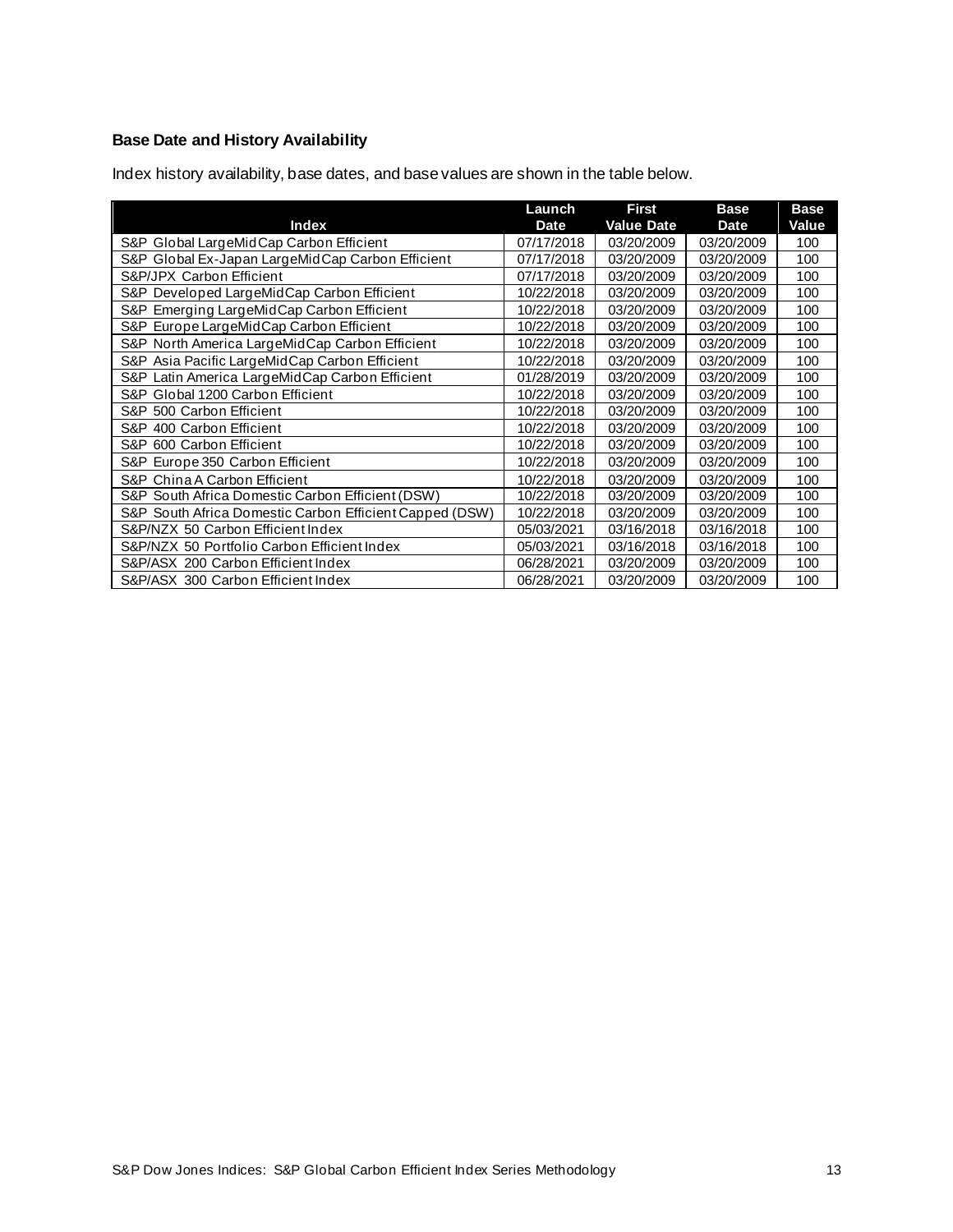## <span id="page-14-0"></span>Index Data

## <span id="page-14-1"></span>**Calculation Return Types**

S&P Dow Jones Indices calculates multiple return types which vary based on the treatment of regular cash dividends. The classification of regular cash dividends is determined by S&P Dow Jones Indices.

- Price Return (PR) versions are calculated without adjustments for regular cash dividends.
- Gross Total Return (TR) versions reinvest regular cash dividends at the close on the ex-date without consideration for withholding taxes.
- Net Total Return (NTR) versions, if available, reinvest regular cash dividends at the close on the ex-date after the deduction of applicable withholding taxes.

In the event there are no regular cash dividends on the ex-date, the daily performance of all three indices will be identical.

For a complete list of indices available, please refer to the daily index levels file (".SDL").

*For more information on the classification of regular versus special cash dividends as well as the tax rates used in the calculation of net return, please refer to S&P Dow Jones Indices' Equity Indices Policies & Practices Methodology*.

*For more information on the calculation of return types, please refer to S&P Dow Jones Indices' Index Mathematics Methodology*.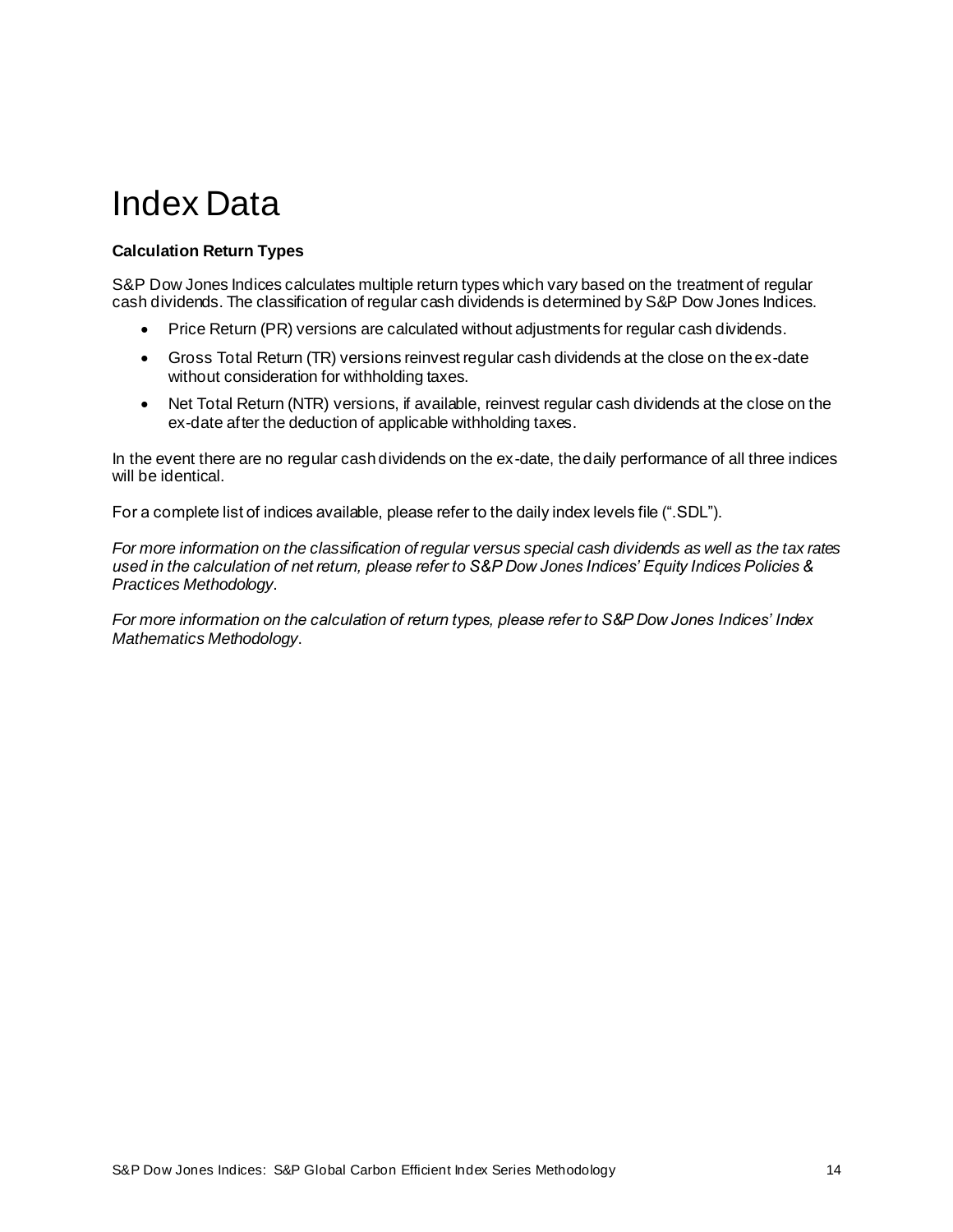## <span id="page-15-0"></span>Index Governance

### <span id="page-15-1"></span>**Index Committee**

Except for the S&P/NZX 50 Carbon Efficient and S&P/NZX 50 Portfolio Carbon Efficient Indices, the indices are managed by S&P Dow Jones Indices' ESG Indices Index Committee. The S&P/NZX 50 Carbon Efficient Index and S&P/NZX 50 Portfolio Carbon Efficient Index are managed by the S&P/NZX Index Committee.

The committees meet regularly. At each meeting, the Index Committee reviews pending corporate actions that may affect index constituents, statistics comparing the composition of the index to the market, companies that are being considered as candidates for addition to the index, and any significant market events. In addition, the Index Committee may revise index policy covering rules for selecting companies, treatment of dividends, share counts or other matters.

S&P Dow Jones Indices considers information about changes to its indices and related matters to be potentially market moving and material. Therefore, all Index Committee discussions are confidential.

S&P Dow Jones Indices' Index Committees reserve the right to make exceptions when applying the methodology if the need arises. In any scenario where the treatment differs from the general rules stated in this document or supplemental documents, clients will receive sufficient notice, whenever possible.

In addition to the daily governance of indices and maintenance of index methodologies, at least once within any 12-month period, the Index Committee reviews the methodology to ensure the indices continue to achieve the stated objectives, and that the data and methodology remain effective. In certain instances, S&P Dow Jones Indices may publish a consultation inviting comments from external parties.

*For information on Quality Assurance and Internal Reviews of Methodology, please refer to S&P Dow Jones Indices' Equity Indices Policies & Practices Methodology*.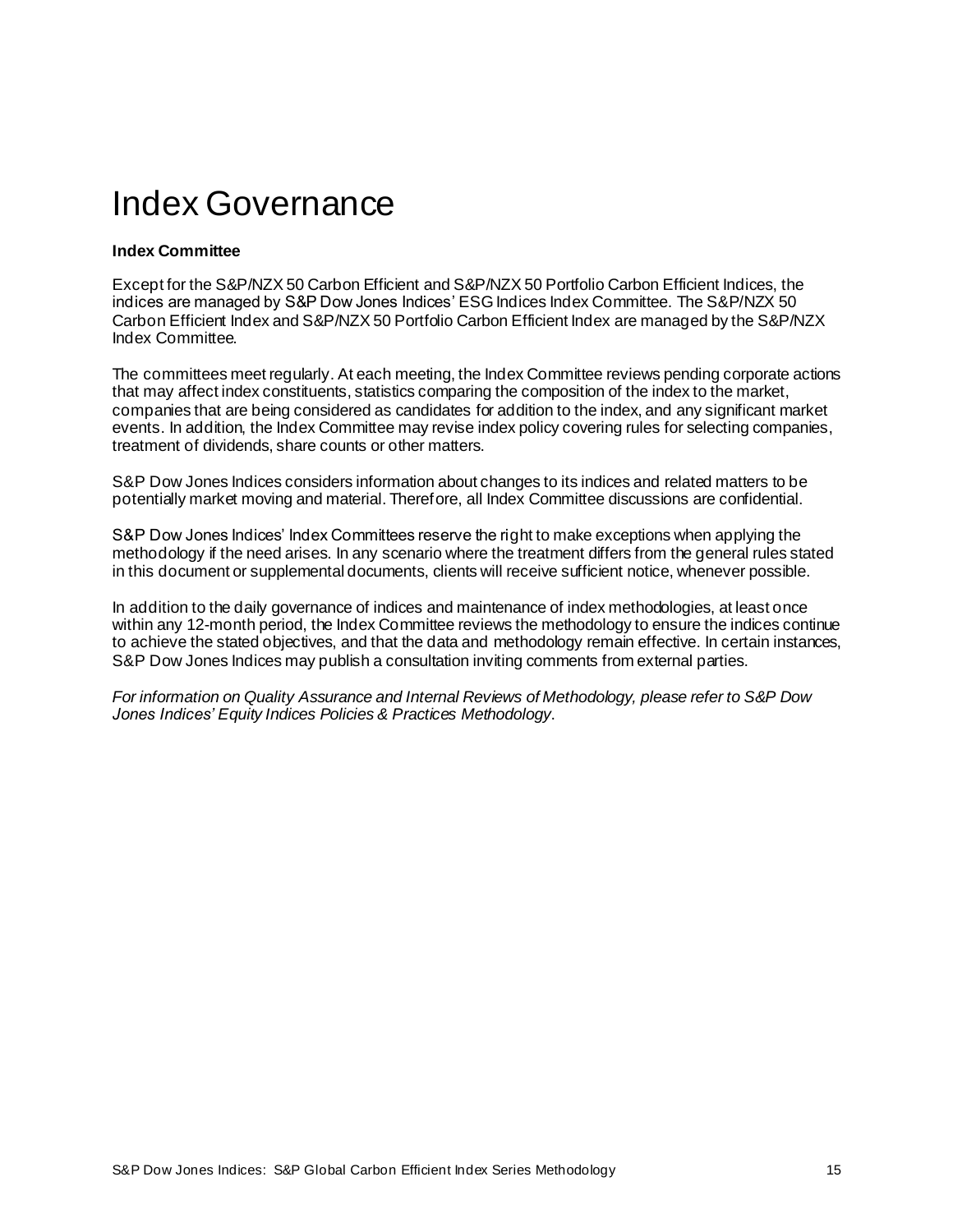## <span id="page-16-0"></span>Index Policy

## <span id="page-16-1"></span>**Announcements**

All index constituents are evaluated daily for data needed to calculate index levels and returns. All events affecting the daily index calculation are typically announced in advance via the Index Corporate Events report (.SDE), delivered daily to all clients. Any unusual treatment of a corporate action or short notice of an event may be communicated via email to clients.

## <span id="page-16-2"></span>**Pro-forma Files**

In addition to the corporate events file (.SDE), S&P Dow Jones Indices provides constituent pro-forma files each time the indices rebalance. The pro-forma file is typically provided daily in advance of the rebalancing date and contains all constituents and their corresponding weights and index shares effective for the upcoming rebalancing.

*Please visi[t www.spglobal/spdji.com](file:///C:/Users/marshall_ford/AppData/Local/Microsoft/Windows/Temporary%20Internet%20Files/Content.Outlook/09ZOXABH/www.spdji.com) for a complete schedule of rebalancing timelines and pro-forma delivery times.* 

## <span id="page-16-3"></span>**Holiday Schedule**

The indices are calculated daily, throughout the calendar year. The only days an index is not calculated are on days when all exchanges where an index's constituents are listed are officially closed or if WM/Reuters' exchange rates services are not published.

<span id="page-16-4"></span>A complete holiday schedule for the year is available at *[www.spglobal/spdji.com](file:///C:/Users/marshall_ford/AppData/Local/Microsoft/Windows/Temporary%20Internet%20Files/Content.Outlook/09ZOXABH/www.spdji.com)*.

### **Rebalancing**

The Index Committee may change the date of a given rebalancing for reasons including market holidays occurring on or around the scheduled rebalancing date. Any such change will be announced with proper advance notice where possible.

### <span id="page-16-5"></span>**Unexpected Exchange Closures**

For information on Unexpected Exchange Closures, please refer to S&P Dow Jones Indices' Equity Indices Policies & Practices Methodology.

### <span id="page-16-6"></span>**Recalculation Policy**

For information on the recalculation policy, please refer to S&P Dow Jones Indices' Equity Indices Policies & Practices Methodology.

*For information on Calculations and Pricing Disruptions, Expert Judgment and Data Hierarchy, please refer to S&P Dow Jones Indices' Equity Indices Policies & Practices Methodology*.

## <span id="page-16-7"></span>**Contact Information**

For any questions regarding an index, please contact index services@spglobal.com.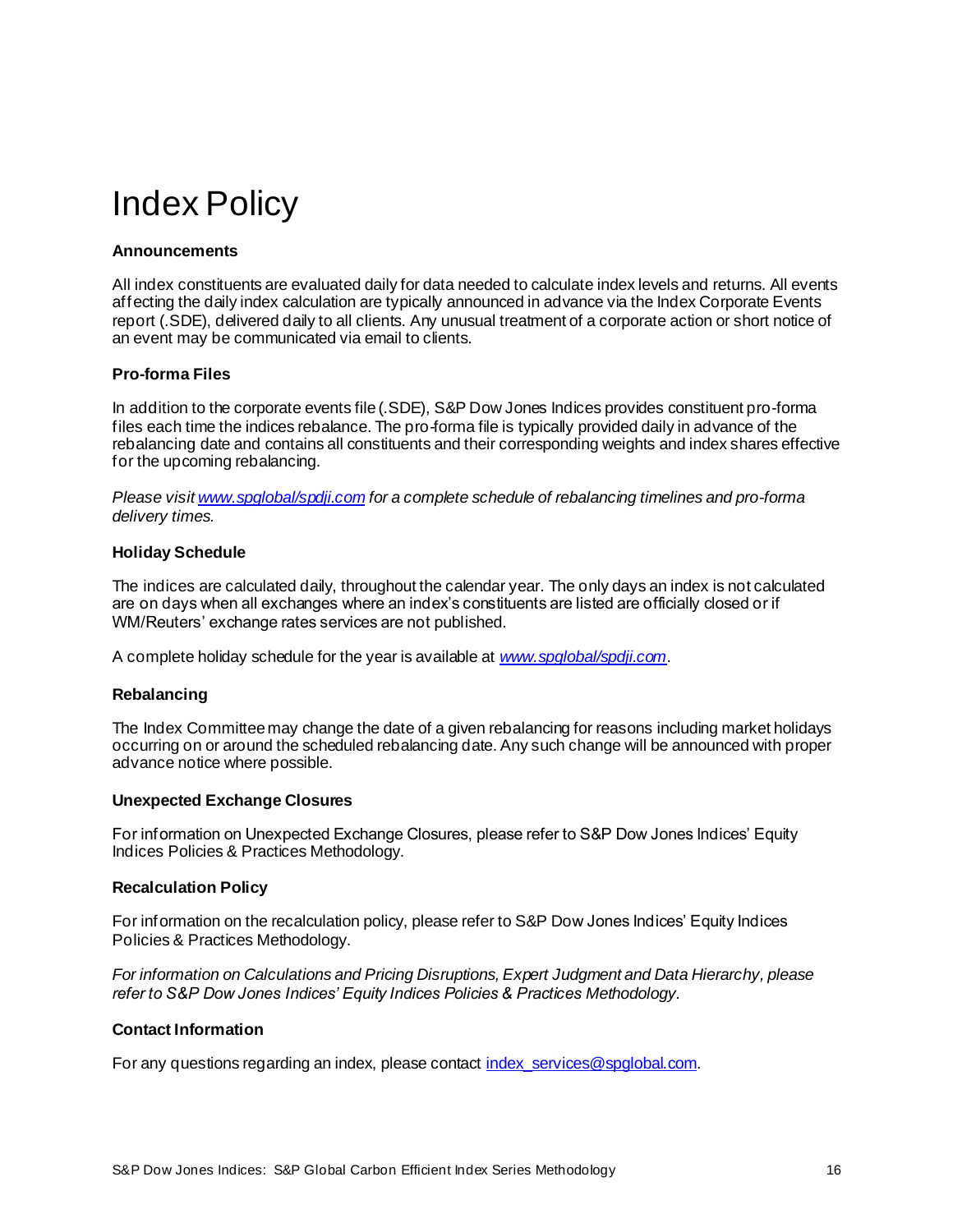## <span id="page-17-0"></span>Index Dissemination

Index levels are available through S&P Dow Jones Indices' Web site at *[www.spglobal/spdji.com](http://www.spdji.com/),* major quote vendors, numerous investment-oriented Web sites, and various print and electronic media.

## <span id="page-17-1"></span>**Index Data**

Daily constituent and index level data are available via subscription.

<span id="page-17-2"></span>*For product information, please contact S&P Dow Jones Indices,* [www.spglobal/spdji.com/contact-us](file:///C:/Users/marshall_ford/AppData/Local/Microsoft/Windows/Temporary%20Internet%20Files/Content.Outlook/09ZOXABH/www.spdji.com/contact-us)*.* 

## **Website**

*For further information, please refer to S&P Dow Jones Indices' Web site a[t www.spglobal/spdji.com](file:///C:/Users/marshall_ford/AppData/Local/Microsoft/Windows/Temporary%20Internet%20Files/Content.Outlook/09ZOXABH/www.spdji.com).*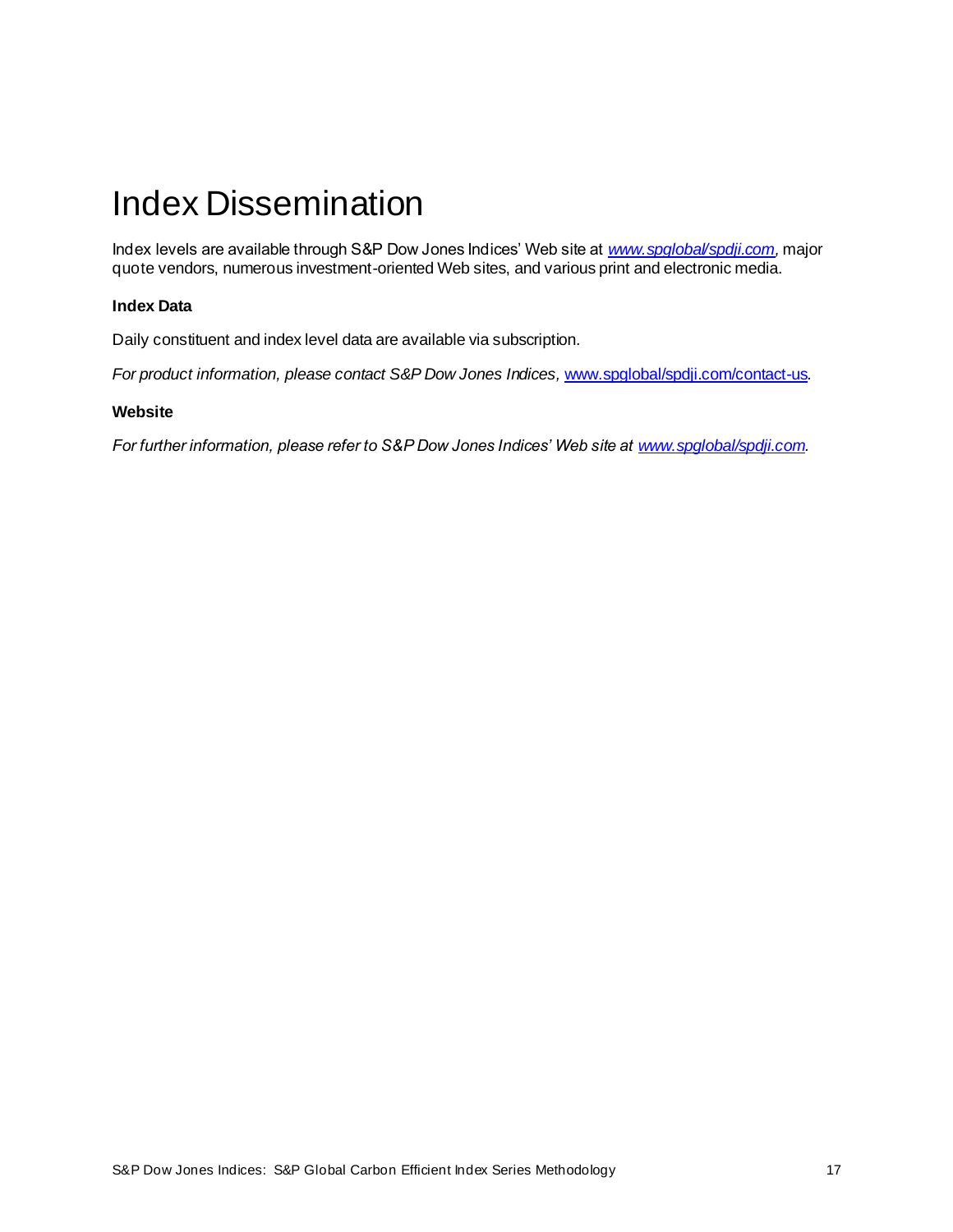## <span id="page-18-0"></span>Appendix I – Trucost

## <span id="page-18-1"></span>**Trucost Environmental Register Research Process**

- 1. **Map company business segments.** Trucost maps company business segments to more than 450 business activities in the Trucost model. The model is based on the North American Industry Classification System (NAICS), but goes into greater granularity in some areas, such as power generating utilities.
- 2. **Estimate data-modelled profile.** Once company business segments have been mapped to Trucost sectors and their share of revenue apportioned to each, Trucost is able to efficiently generate a data-modelled profile for the company. Trucost uses its environmentally extended input-output (EEIO) model to estimate data for over 800 environmental and operational metrics across the entire operations of companies; from the raw materials they depend on in their supply chains to the electricity they purchase to power their operations.
- 3. **Collect public disclosure.** Trucost searches for environmental performance information in annual reports, sustainability reports, websites, and other publicly disclosed sources. Third party datasets, like disclosures to the CDP $^{12}$ , are also reviewed. Trucost then standardizes reported environmental performance data to best practice guidelines so that it can be compared across companies, regions, and business activities. To correct errors in company reporting, data control procedures are applied, including sector specialist data reviews, automated outlier identifications and year-on-year comparisons. Wherever a material metric is not disclosed, Trucost uses the modelled value, to estimate the missing data fields.
- 4. **Engage with company.** Trucost then conducts an annual engagement with each company, providing the opportunity to verify environmental performance and provide additional information. Companies are further welcomed to contact Trucost analysts at any point in their environmental reporting cycle to provide their most recently available data. This supports Trucost's efforts to utilize the most up-to-date company information and to maximize data quality.

**Greenhouse Gas Emissions Data.** The indices use Trucost's greenhouse gas emissions data set. Quantities of greenhouse gas emissions are normalized by sales to calculate the company's carbon intensity, or "carbon-to-revenue footprint". The indices use direct and first-tier indirect emissions in the determination of the carbon-to-revenue footprints. For more information on these emissions scopes, and more, please refer to the *[Trucost FAQ](https://www.spglobal.com/spdji/en/documents/additional-material/faq-trucost.pdf)*.

*For more information on Trucost, please refer t[o www.trucost.com](http://www.trucost.com/).*

 $12$  CDP is a not-for-profit charity that surveys companies on Climate, Water, and Forestry issues and aggregates the collected disclosures. For more information see: *<https://www.cdp.net/>*.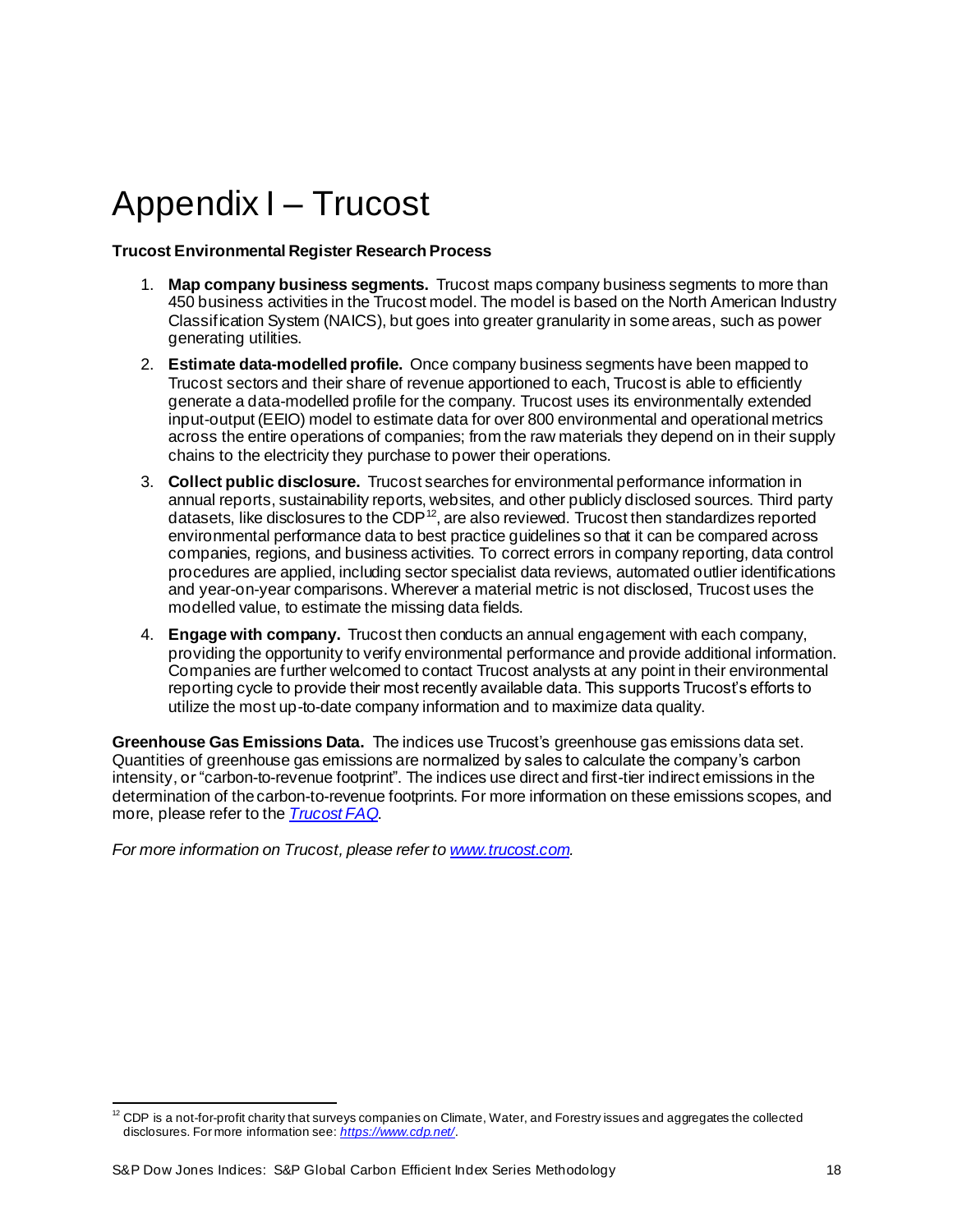## <span id="page-19-0"></span>Appendix II – Methodology Changes

Methodology changes since July 17, 2018, are as follows:

|                                                                                       | <b>Effective Date</b> | Methodology                                                                                                                                                                                                                                                             |                                                                                                                                                                                                                                                                                                                                                                                                                                                                                  |  |
|---------------------------------------------------------------------------------------|-----------------------|-------------------------------------------------------------------------------------------------------------------------------------------------------------------------------------------------------------------------------------------------------------------------|----------------------------------------------------------------------------------------------------------------------------------------------------------------------------------------------------------------------------------------------------------------------------------------------------------------------------------------------------------------------------------------------------------------------------------------------------------------------------------|--|
| Change                                                                                | (After Close)         | <b>Previous</b>                                                                                                                                                                                                                                                         | <b>Updated</b>                                                                                                                                                                                                                                                                                                                                                                                                                                                                   |  |
| Carbon-to-<br>Revenue<br>Footprint $^{13}$                                            | 03/18/2022            | At each annual rebalancing, the latest<br>available carbon-to-revenue footprint<br>data from Trucost are used.                                                                                                                                                          | At each annual rebalancing, the latest<br>available carbon-to-revenue footprint<br>data with a Trucost financial year of less<br>than four years prior to the rebalancing<br>reference date's year are used.                                                                                                                                                                                                                                                                     |  |
|                                                                                       |                       |                                                                                                                                                                                                                                                                         | Any carbon-to-revenue footprint data with<br>a Trucost financial year of four years or<br>more prior to the rebalancing reference                                                                                                                                                                                                                                                                                                                                                |  |
|                                                                                       |                       |                                                                                                                                                                                                                                                                         | date's year are considered as not<br>covered.                                                                                                                                                                                                                                                                                                                                                                                                                                    |  |
| Rebalancing<br>Reference Date,<br>Price Reference<br>Date, and Pro-<br>forma Schedule | 03/04/2021            | The rebalancing reference date, and the<br>reference universe for constituent<br>selection, is the third Friday of<br>February.                                                                                                                                         | The rebalancing reference date, and the<br>reference universe for constituent<br>selection, is the second Friday of<br>February.                                                                                                                                                                                                                                                                                                                                                 |  |
|                                                                                       |                       | Index share amounts are calculated<br>using closing prices on the Wednesday<br>prior to the second Friday of the<br>rebalancing month (reference prices)<br>and are assigned to each stock to arrive<br>at the weights determined on the<br>rebalancing reference date. | Index share amounts are calculated<br>using closing prices on the Wednesday<br>prior to the first Friday of the rebalancing<br>month (reference prices) and are<br>assigned to each stock to arrive at the<br>weights determined on the rebalancing<br>reference date.                                                                                                                                                                                                           |  |
| <b>Liquidity Screen</b><br>for Non-<br>Constituents<br>Domiciled in<br>India          | 03/20/2020            | Non-constituents domiciled in India that<br>trade on the BSE are, as of the<br>rebalancing reference date, subject to a<br>liquidity screen based on their three-<br>month median daily value traded from<br>the BSE.                                                   | Non-constituents domiciled in India that<br>trade on the BSE are, as of the<br>rebalancing reference date, subject to a<br>liquidity screen based on their aggregate<br>three-month median daily value traded<br>from both the BSE and NSE.                                                                                                                                                                                                                                      |  |
| Mergers and<br>Acquisitions                                                           | 10/23/2018            | In cases of mergers involving two index<br>constituents, the merged company<br>deemed to be the acquirer in the<br>transaction remains in the index,<br>provided it meets all eligibility<br>requirements. The acquirer's index<br>shares remain at pre-merger levels.  | In cases of mergers involving two index<br>constituents, the merged company<br>deemed to be the acquirer in the<br>transaction remains in the index,<br>provided it meets all eligibility<br>requirements. If the acquisition payment<br>type is stock-based, the acquirer's index<br>shares increase proportionately to the<br>terms of the transaction. If the acquisition<br>payment type is not stock-based, the<br>acquirer's index shares remain at pre-<br>merger levels. |  |

<sup>&</sup>lt;sup>13</sup> Not applicable to the S&P/NZX 50 Carbon Efficient, S&P/NZX 50 Portfolio Carbon Efficient, S&P/ASX 200 Carbon Efficient, and S&P/ASX 300 Carbon Efficient Indices which have applied the updated methodology since their inception.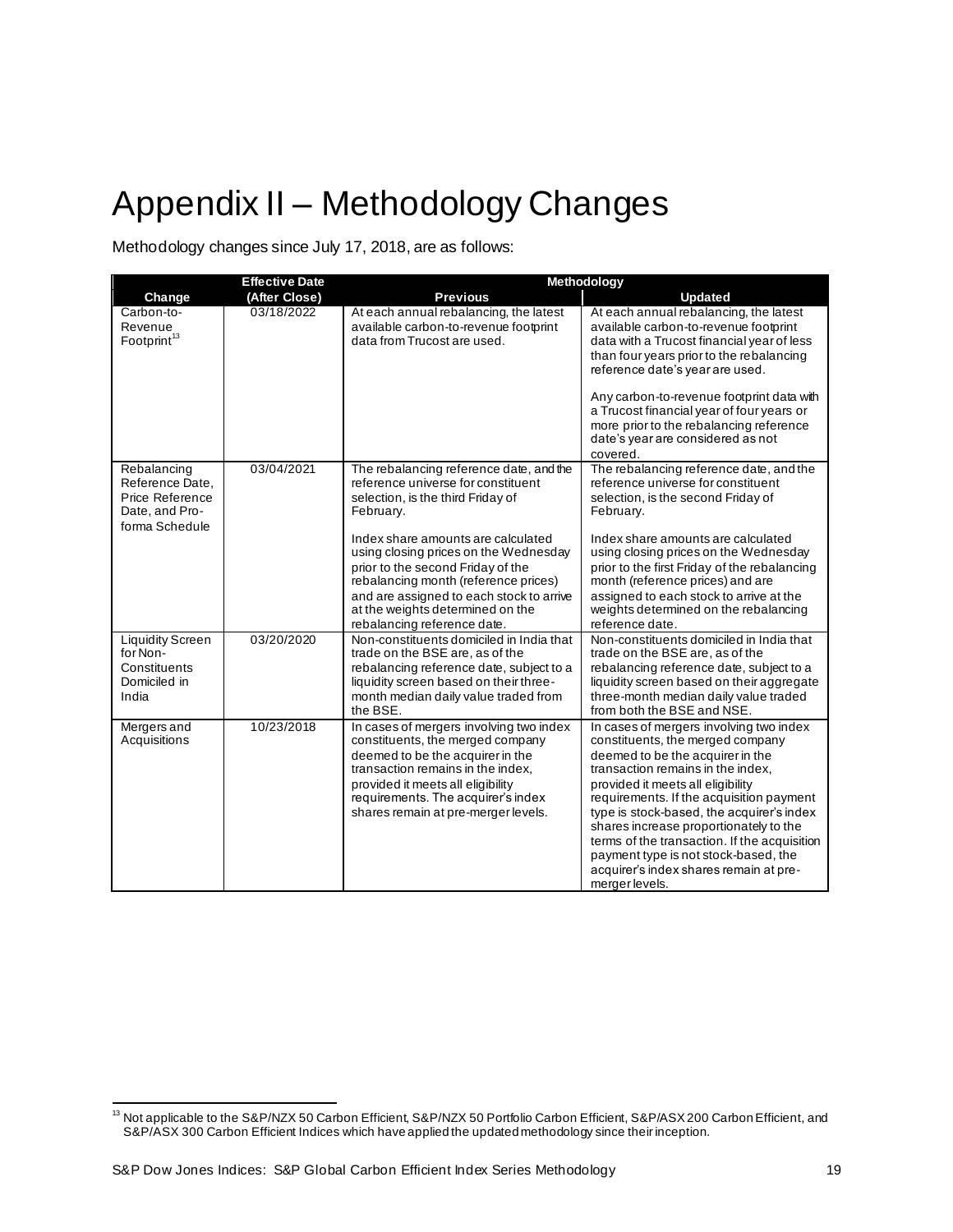## <span id="page-20-0"></span>Disclaimer

© 2022 S&P Dow Jones Indices. All rights reserved. S&P, S&P 500, S&P 500 LOW VOLATILITY INDEX, S&P 100, S&P COMPOSITE 1500, S&P 400, S&P MIDCAP 400, S&P 600, S&P SMALLCAP 600, S&P GIVI, GLOBAL TITANS, DIVIDEND ARISTOCRATS, S&P TARGET DATE INDICES, S&P PRISM, S&P STRIDE, GICS, SPIVA, SPDR and INDEXOLOGY are registered trademarks of S&P Global, Inc. ("S&P Global") or its affiliates. DOW JONES, DJ, DJIA, THE DOW and DOW JONES INDUSTRIAL AVERAGE are registered trademarks of Dow Jones Trademark Holdings LLC ("Dow Jones "). These trademarks together with others have been licensed to S&P Dow Jones Indices LLC. Redistribution or reproduction in whole or in part are prohibited without written permission of S&P Dow Jones Indices LLC. This document does not constitute an offer of services in jurisdictions where S&P Dow Jones Indices LLC, S&P Global, Dow Jones or their respective affiliates (collectively "S&P Dow Jones Indices") do not have the necessary licenses. Except for certain custom index calculation services, all information provided by S&P Dow Jones Indices is impersonal and not tailored to the needs of any person, entity or group of persons. S&P Dow Jones Indices receives compensation in connection with licensing its indices to third parties and providing custom calculation services. Past performance of an index is not an indication or guarantee of future results.

It is not possible to invest directly in an index. Exposure to an asset class represented by an index may be available through investable instruments based on that index. S&P Dow Jones Indices does not sponsor, endorse, sell, promote or manage any investment fund or other investment vehicle that is offered by third parties and that seeks to provide an investment return based on the performance of any index. S&P Dow Jones Indices makes no assurance that investment products based on the index will accurately track index performance or provide positive investment returns. S&P Dow Jones Indices LLC is not an investment advisor, and S&P Dow Jones Indices makes no representation regarding the advisability of investing in any such investment fund or other investment vehicle. A decision to invest in any such investment fund or other investment vehicle should not be made in reliance on any of the statements set forth in this document. Prospective investors are advised to make an investment in any such fund or other vehicle only after carefully considering the risks associated with investing in such funds, as detailed in an offering memorandum or similar document that is prepared by or on behalf of the issuer of the investment fund or other investment product or vehicle. S&P Dow Jones Indices LLC is not a tax advisor. A tax advisor should be consulted to evaluate the impact of any tax-exempt securities on portfolios and the tax consequences of making any particular investment decision. Inclusion of a security within an index is not a recommendation by S&P Dow Jones Indices to buy, sell, or hold such security, nor is it considered to be investment advice.

These materials have been prepared solely for informational purposes based upon information generally available to the public and from sources believed to be reliable. No content contained in these materials (including index data, ratings, credit-related analyses and data, research, valuations, model, software or other application or output therefrom) or any part thereof ("Content") may be modified, reverseengineered, reproduced or distributed in any form or by any means, or stored in a database or retrieval system, without the prior written permission of S&P Dow Jones Indices. The Content shall not be used for any unlawful or unauthorized purposes. S&P Dow Jones Indices and its third-party data providers and licensors (collectively "S&P Dow Jones Indices Parties") do not guarantee the accuracy, completeness, timeliness or availability of the Content. S&P Dow Jones Indices Parties are not responsible for any errors or omissions, regardless of the cause, for the results obtained from the use of the Content. THE CONTENT IS PROVIDED ON AN "AS IS" BASIS. S&P DOW JONES INDICES PARTIES DISCLAIM ANY AND ALL EXPRESS OR IMPLIED WARRANTIES, INCLUDING, BUT NOT LIMITED TO, ANY WARRANTIES OF MERCHANTABILITY OR FITNESS FOR A PARTICULAR PURPOSE OR USE, FREEDOM FROM BUGS, SOFTWARE ERRORS OR DEFECTS, THAT THE CONTENT'S FUNCTIONING WILL BE UNINTERRUPTED OR THAT THE CONTENT WILL OPERATE WITH ANY SOFTWARE OR HARDWARE CONFIGURATION. In no event shall S&P Dow Jones Indices Parties be liable to any party for any direct, indirect, incidental, exemplary, compensatory, punitive, special or